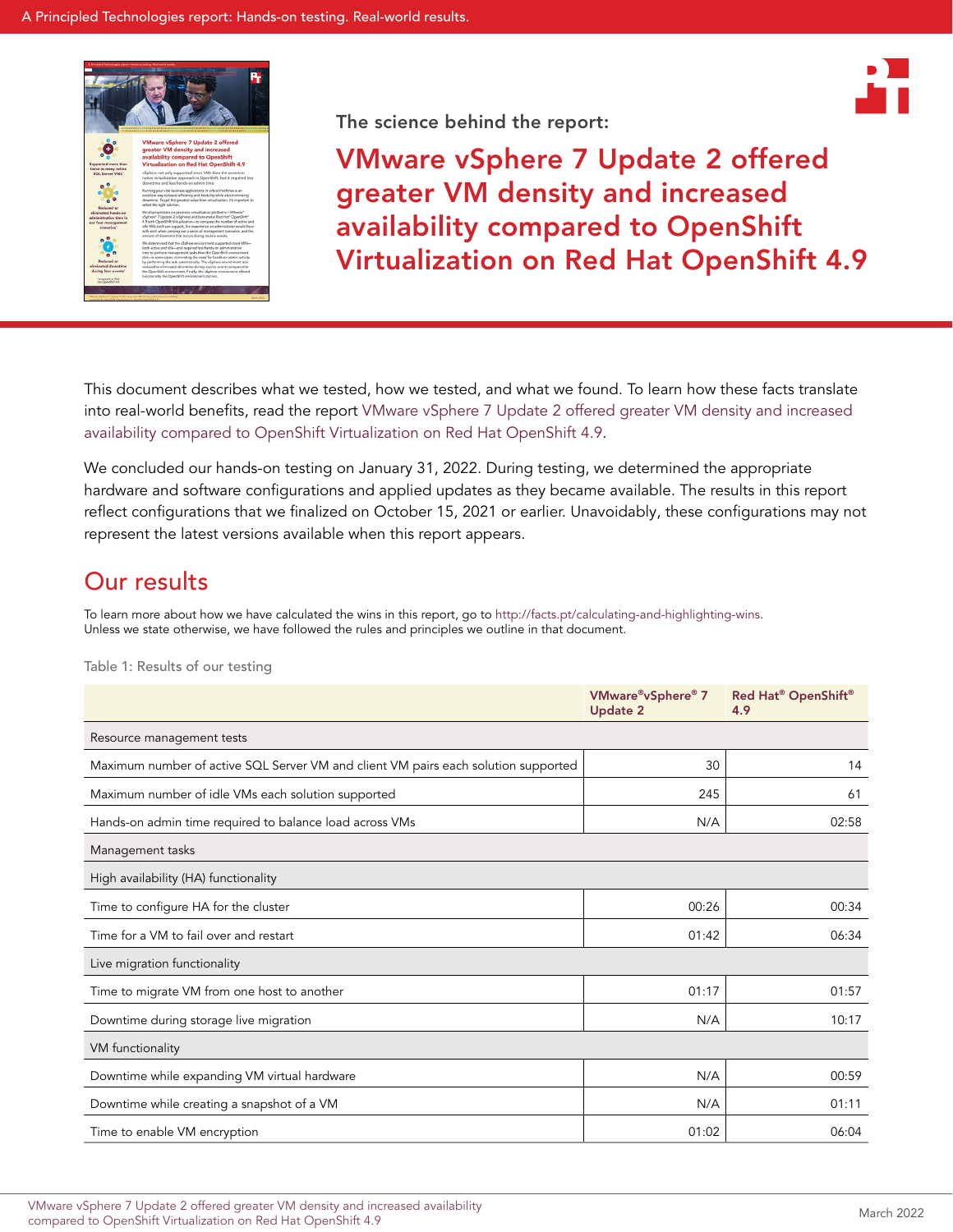# System configuration information

Table 2: Detailed information on the system we tested.

| System configuration information               | HPE ProLiant DL380 Gen10                                                                |  |  |
|------------------------------------------------|-----------------------------------------------------------------------------------------|--|--|
| BIOS name and version                          | U30 v2.42                                                                               |  |  |
| Operating system name and version/build number | VMware ESXi <sup>™</sup> 7.0.2<br>Red Hat Enterprise Linux® CoreOS 49.84.202110081407-0 |  |  |
| Date of last OS updates/patches applied        | 10/8/2021                                                                               |  |  |
| Power management policy                        | Static high performance mode                                                            |  |  |
| Processor                                      |                                                                                         |  |  |
| Number of processors                           | $\overline{2}$                                                                          |  |  |
| Vendor and model                               | Intel <sup>®</sup> Xeon® Gold 5120                                                      |  |  |
| Core count (per processor)                     | 14                                                                                      |  |  |
| Core frequency (GHz)                           | 2.2                                                                                     |  |  |
| Stepping                                       | M <sub>0</sub>                                                                          |  |  |
| Memory module(s)                               |                                                                                         |  |  |
| Total memory in system (GB)                    | 256                                                                                     |  |  |
| Number of memory modules                       | 4                                                                                       |  |  |
| Vendor and model                               | Hynix® 809085-091                                                                       |  |  |
| Size (GB)                                      | 64                                                                                      |  |  |
| Type                                           | PC4-19200T                                                                              |  |  |
| Speed (MHz)                                    | 2,400                                                                                   |  |  |
| Speed running in the server (MHz)              | 2.400                                                                                   |  |  |
| Storage controller                             |                                                                                         |  |  |
| Vendor and model                               | HPE Smart Array P408i-a SR Gen10                                                        |  |  |
| Cache size (GB)                                | N/A                                                                                     |  |  |
| Firmware version                               | 3.53                                                                                    |  |  |
| Local storage (capacity)                       |                                                                                         |  |  |
| Number of drives                               | $\overline{2}$                                                                          |  |  |
| Drive vendor and model                         | Intel S4500 SSDSC2KG96                                                                  |  |  |
| Drive size (GB)                                | 960                                                                                     |  |  |
| Drive information (speed, interface, type)     | 6Gbps, SATA, SSD                                                                        |  |  |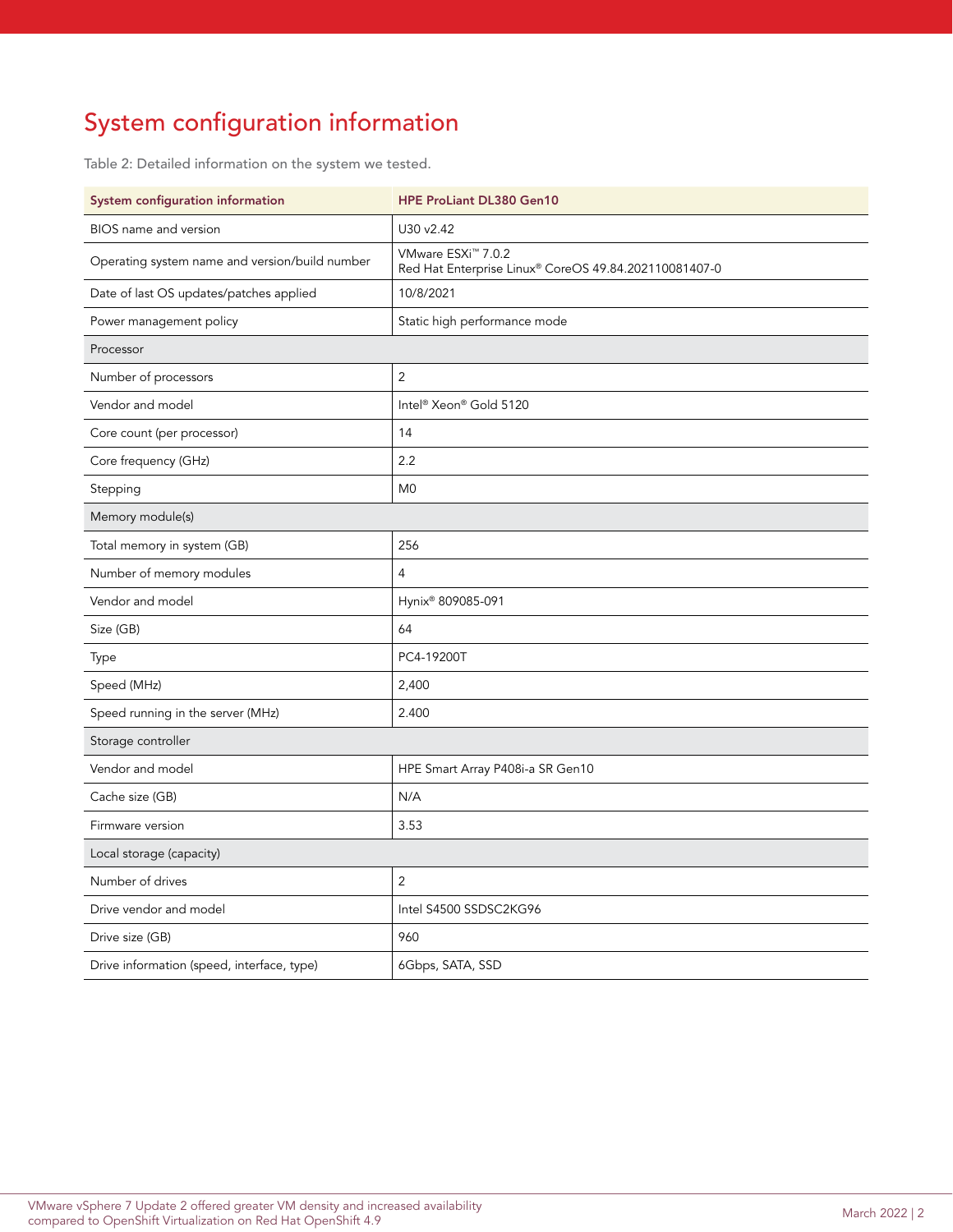| System configuration information           | <b>HPE ProLiant DL380 Gen10</b>       |  |  |
|--------------------------------------------|---------------------------------------|--|--|
| Local storage (cache)                      |                                       |  |  |
| Number of drives                           | $\overline{2}$                        |  |  |
| Drive vendor and model                     | Intel S3700 SSDSC2BA40                |  |  |
| Drive size (GB)                            | 400                                   |  |  |
| Drive information (speed, interface, type) | 6Gbps, SATA, SSD                      |  |  |
| Network adapter 1                          |                                       |  |  |
| Vendor and model                           | <b>HPE 331i</b>                       |  |  |
| Number and type of ports                   | 4x 1Gb Ethernet                       |  |  |
| Driver version                             | 20.18.31                              |  |  |
| Network adapter 2                          |                                       |  |  |
| Vendor and model                           | Mellanox® ConnectX-3 Ethernet Adapter |  |  |
| Number and type of ports                   | 2x 10GbE SFP                          |  |  |
| Driver version                             | 02.40.70.04                           |  |  |
| Cooling fans                               |                                       |  |  |
| Vendor and model                           | HPE PFR0612XHE                        |  |  |
| Number of cooling fans                     | 6                                     |  |  |
| Power supplies                             |                                       |  |  |
| Vendor and model                           | HPE 865408-B21                        |  |  |
| Number of power supplies                   | 2                                     |  |  |
| Wattage of each (W)                        | 500                                   |  |  |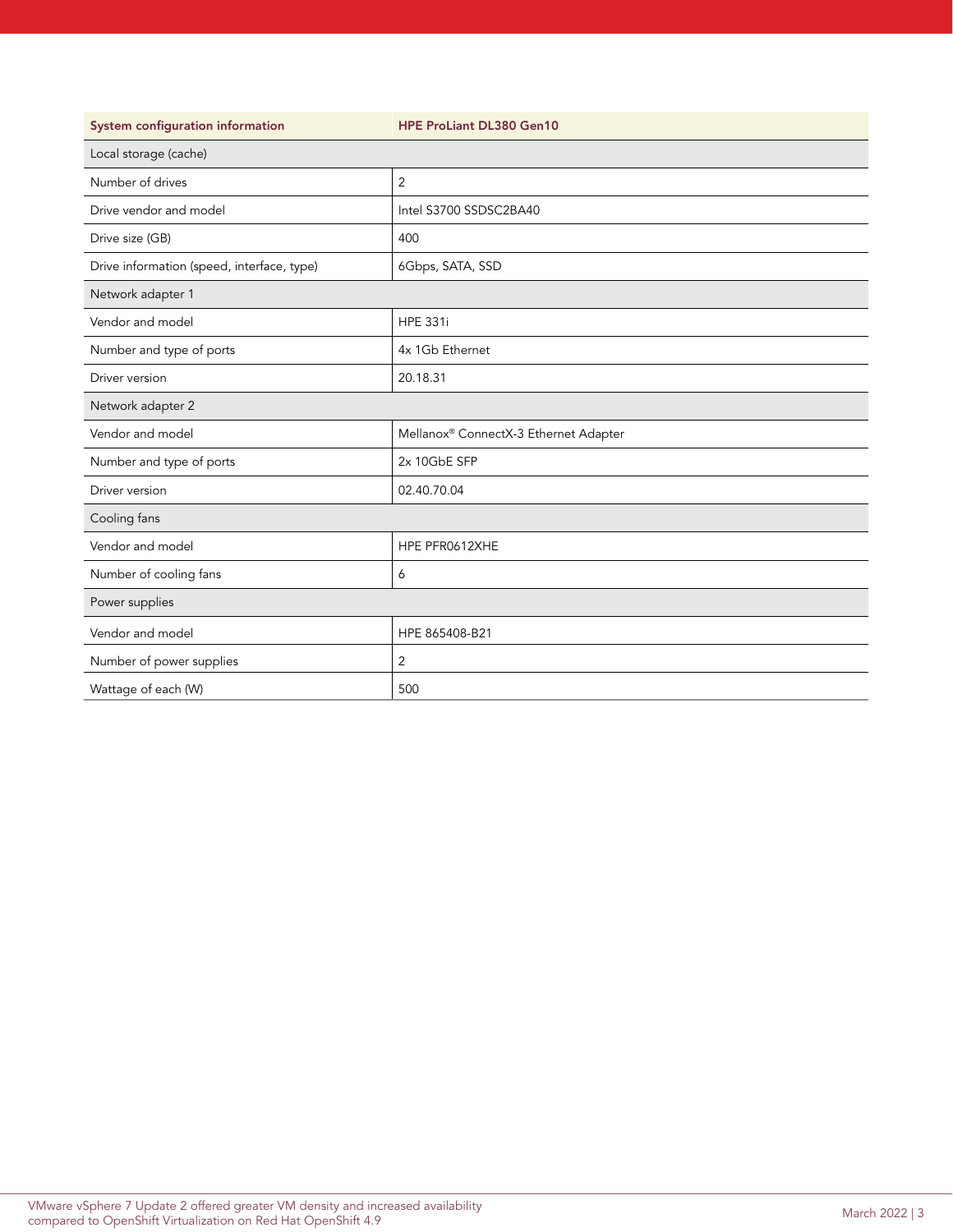# How we tested

## Setting up and preparing the VMware vSphere 7 Update 2 (7U2) environment

## Installing ESXi

- 1. Boot into the ESXi install ISO.
- 2. In the installation welcome screen, to continue, press Enter.
- 3. In the EULA, to accept and continue press F11.
- 4. Select the correct drive. To continue, press Enter.
- 5. Select the keyboard layout. To continue, press Enter.
- 6. Enter a root password. To continue, press Enter.
- 7. In the confirm install screen, to install press F11.
- 8. For the remaining three hosts, complete steps 1 through 7.

## Configuring ESXi

- 1. Log into the ESXi server console.
- 2. Select Configure Management Network.
- 3. Select IPv4 Configuration.
- 4. In IPv4 Configuration, select a static IPv4 address, enter the appropriate IP address, and press Enter.
- 5. Select DNS Configuration.
- 6. In DNS Configuration, enter your Primary DNS server and fully qualified domain name, and press Enter.
- 7. To exit the management network configuration, press Esc.
- 8. To apply changes and restart the management network, press Y when prompted.
- 9. Select Troubleshooting Options.
- 10. In Troubleshooting Mode Options, enable ESXi Shell and SSH, and press Esc to confirm.
- 11. For the remaining four hosts, complete steps 1 through 10.

## Enabling Network Time Protocol (NTP) on ESXi

- 1. Log into the ESXi server GUI.
- 2. Click Manage.
- 3. Click Time & date.
- 4. Click Edit NTP Settings.
- 5. In Edit time configuration, select Use Network Time Protocol (enable NTP client), select Start and stop with host, add your NTP server, and click Save.
- 6. For the remaining four hosts, complete steps 1 through 5.

## Installing the vCenter Server Appliance

- 1. Download VMware vCenter® from the VMware support portal at [https://my.vmware.com.](http://facts.pt/YJNFD4s)
- 2. Mount the image on your local system, and browse to the vcsa-ui-installer folder. Expand the folder for your OS, and launch the installer if it doesn't automatically begin.
- 3. Once the vCenter Server Installer wizard opens, click Install.
- 4. To begin installation of the new vCenter Server Appliance™, click Next.
- 5. To accept the license agreement check the box, and click Next.
- 6. Enter the IP address of a temporary ESXi host. Provide the root password, and click Next.
- 7. To accept the SHA1 thumbprint of the server's certificate, click Yes.
- 8. Accept the VM name, and provide and confirm the root password for the VCSA. Click Next.
- 9. Set the size for the environment you're planning to deploy, check Thin Disk, and click Next.
- 10. Select the datastore on which to install. Accept the datastore defaults, and click Next.
- 11. Enter the FQDN, IP address information, and DNS servers you want to use for the vCenter Server Appliance. Click Next.
- 12. To begin deployment, click Finish.
- 13. When Stage 1 completes, click Close. To confirm, click Yes.
- 14. Open a browser window, and navigate to https://[vcenter.FQDN]:5480/.
- 15. On the Getting Started vCenter Server page, click Set up.
- 16. Enter the root password, and click Log in.
- 17. Click Next.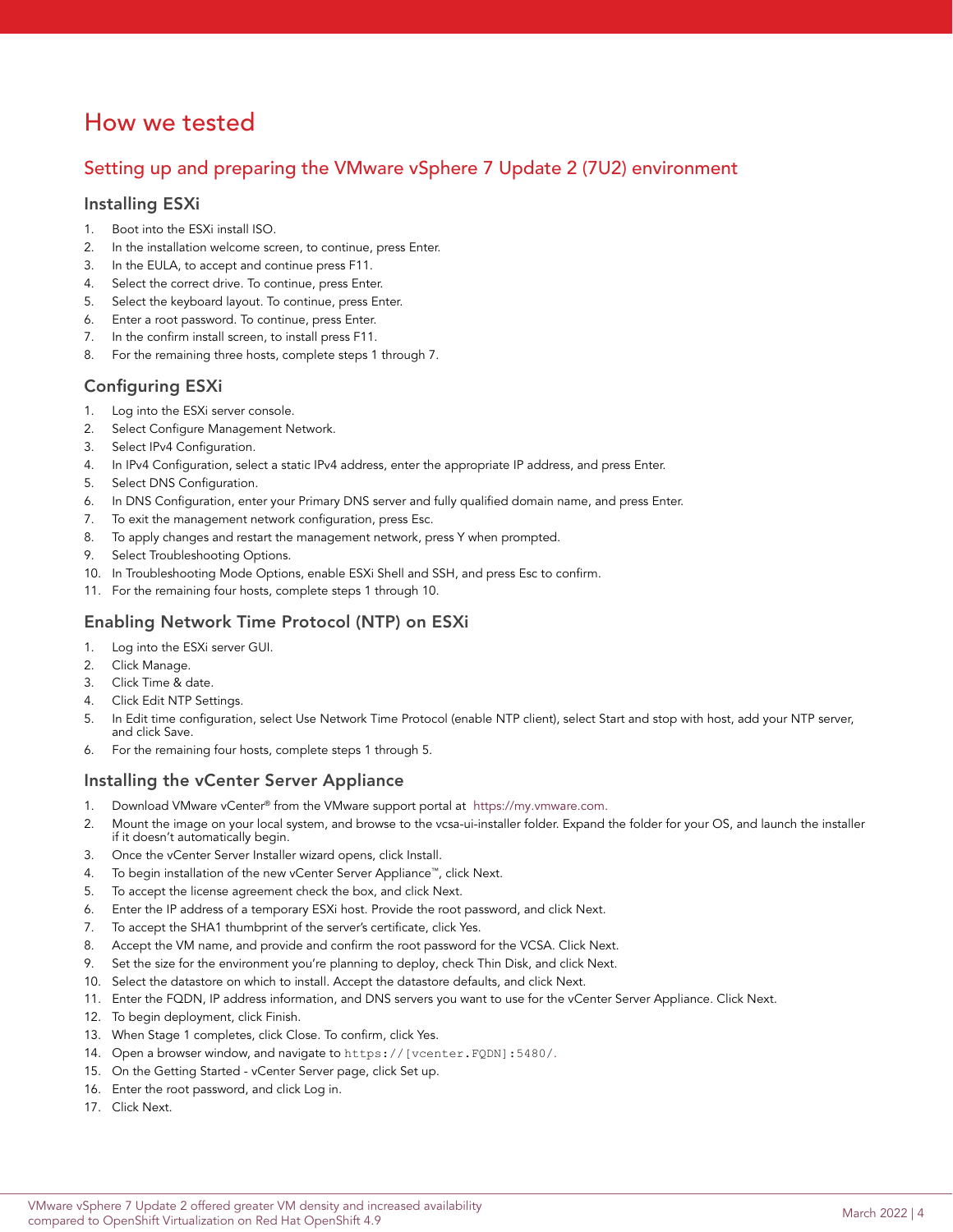- 18. Enable SSH access, and click Next.
- 19. To confirm the changes, click OK.
- 20. For the Single Sign-On domain name, type vsphere.local. Enter a password for the administrator account, confirm it, and click Next.
- 21. Click Next.
- 22. Click Finish.

## Creating a cluster in vSphere

- 1. Open a browser, and enter the address of the vCenter server you deployed (https://[vcenter.FQDN]/ui).
- 2. In the left panel, select the vCenter server, right-click, and select New Datacenter.
- 3. Enter a name for the new data center, and click OK.
- 4. Select the data center you just created, right-click, and select New Cluster.
- 5. Enter a name for the cluster, and enable vSphere DRS, HA, and vSAN. Click OK.
- 6. In the cluster configuration panel, under Add hosts, click Add.
- 7. Check the box for Use the same credentials for all hosts. Enter the IP Address and root credentials for the first host, and the IP addresses of all remaining hosts. Click Next.
- 8. Check the box beside Hostname/IP Address to select all hosts, and click OK.
- 9. Click Next.
- 10. Click Finish.

### Configuring a cluster via quickstart

- 1. Select Menu $\rightarrow$  Hosts and Clusters.
- 2. Click the TKG Cluster.
- 3. In the right pane, the Quickstart view should automatically appear. Click Configure.
- 4. In Distributed switches, accept the defaults, add your host adapters, and click Next.
- 5. In vMotion traffic, complete the fields as follows, and click Next:
	- Use VLAN: 1612
	- Protocol: IPv4
	- IP Type: Static
	- Host #1 IP: 192.168.12.11
	- Host #1 subnet: 255.255.255.0
	- Enable autofill
- 6. In Storage traffic, complete the fields as follows:
	- Use VLAN: 1613
	- Protocol: IPv4
	- IP Type: Static
	- Host #1 IP: 192.168.13.11
	- Host #1 subnet: 255.255.255.0
	- Enable autofill
- 7. In Advanced options, leave defaults, and click Next.
- 8. In Claim disks, ensure the correct disks are selected, and click Next.
- 9. In Create fault domains, accept the defaults, and click Next.
- 10. To create the cluster, in Ready to complete, click Finish.

### Creating and configuring VMs for the two density tests

### Creating a client VM

- 1. Select Menu $\rightarrow$  VMs and Templates.
- 2. Right-click the data center, and select New Virtual Machine.
- 3. Select Create a new virtual machine, and click Next.
- 4. Name your client VM, and click Next.
- 5. Choose your data center, and click Next.
- 6. Choose your vSAN storage, and click Next.
- 7. Leave default compatibility, and click Next.
- 8. For your OS, choose Windows 10, and click Next.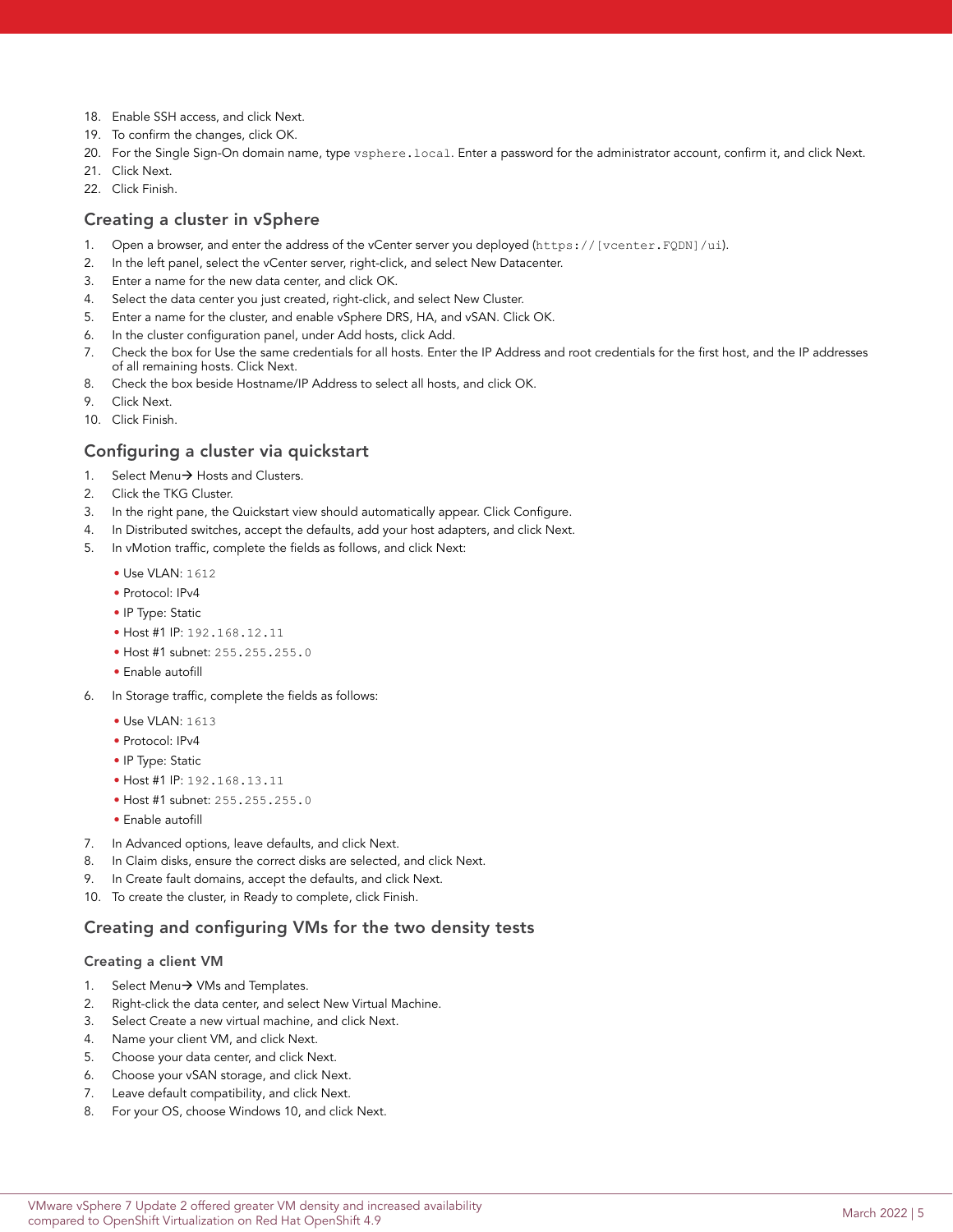- 9. Make the following changes to the hardware:
	- CPU: 2
	- Memory: 8 GB
	- OS disk: 30 GB
- 10. Click Next.
- 11. To create the VM, click Finish.
- 12. Right-click the VM, and select Power On.
- 13. Right-click the VM, and open its console.
- 14. Mount the installation ISO to the VM, and restart it.
- 15. When prompted to boot from DVD, press any key.
- 16. When the installation screen appears, leave language, time/currency format, and input method as default, and click Next.
- 17. Click Install now.
- 18. When the installation prompts you, enter the product key.
- 19. Select Windows 10 Professional, and click Next.
- 20. Check I accept the license terms, and click Next.
- 21. Click Custom: Install Windows only (advanced).
- 22. Select Drive 0 Unallocated Space, and click Next. Windows will begin and restart automatically.
- 23. When the Settings page appears, enter the same password in the Password and Reenter Password fields.
- 24. Log in using the password you set up in the previous step.
- 25. Using Windows update, download and install all updates.
- 26. To ensure the system does not apply new updates during testing, disable the Windows Update service.

### Installing HammerDB 4.2

- 1. On the client VM, download HammerDB from [https://hammerdb.com/download.html.](https://docs.vmware.com/en/VMware-vSphere/7.0/com.vmware.vsphere.vcenterhost.doc/GUID-6865D84A-C286-49C4-A4D4-D62145150242.html)
- 2. Double-click the .exe file, choose English, and click OK.
- 3. Click Yes.
- 4. Click Next.
- 5. Chose the default destination location, and click Next.
- 6. Click Next.
- 7. Click Finish.

### Creating a database VM

- 1. Select Menu $\rightarrow$ VMs and Templates.
- 2. Right-click the data center, and select New Virtual Machine.
- 3. Select Create a new virtual machine, and click Next.
- 4. Name your client VM, and click Next.
- 5. Choose your data center, and click Next.
- 6. Choose your vSAN storage, and click Next.
- 7. Leave default compatibility, and click Next.
- 8. For your OS, choose Windows Server 2019, and click Next.
- 9. Make the following changes to the hardware:
	- CPU: 8
	- Memory: 64 GB
	- OS disk: 50 GB
	- Database disk: 100 GB
	- Log disk: 50 GB
- 10. Click Next.
- 11. To create the VM, click Finish.
- 12. Right-click the VM, and select Power On.
- 13. Right-click the VM, and open the console to it.
- 14. Mount the installation ISO to the VM, and restart it.
- 15. When prompted to boot from DVD, press any key.
- 16. When the installation screen appears, leave language, time/currency format, and input method as default, and click Next.
- 17. Click Install now.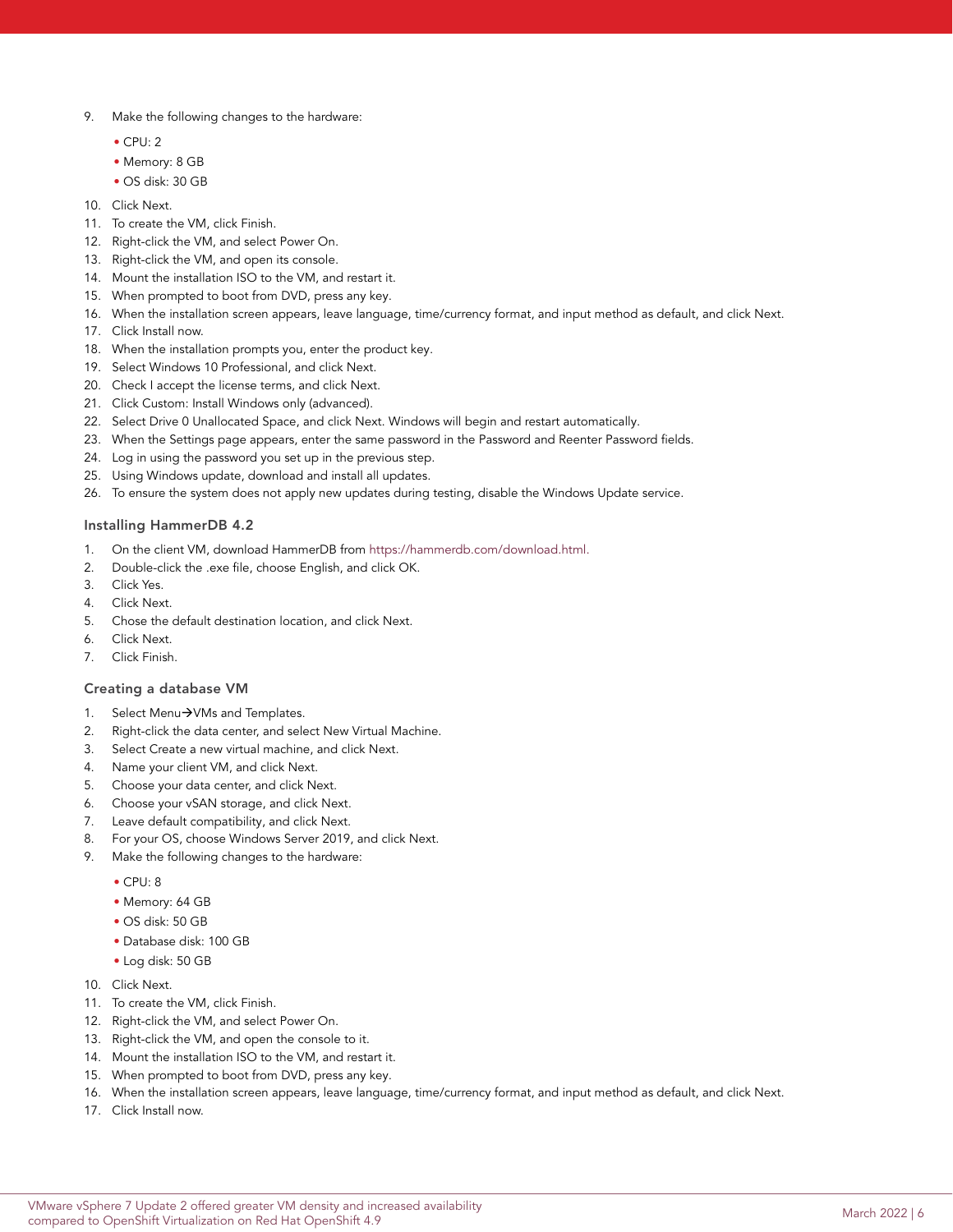- 18. When the installation prompts you, enter the product key.
- 19. Select Windows Server 2019 Standard Edition (Desktop Experience), and click Next.
- 20. Check I accept the license terms, and click Next.
- 21. Click Custom: Install Windows only (advanced).
- 22. Select Drive 0 Unallocated Space, and click Next. Windows will begin and restart automatically.
- 23. When the Settings page appears, enter the same password in the Password and Reenter Password fields.
- 24. Log in with the password you set up in the previous step.
- 25. Right-click the Start Menu, and select Disk Management.
- 26. In Disk Management, right click the database drive, and select Online.
- 27. Right-click the database drive, and choose New Simple Volume.
- 28. In the New Volume screen, accept defaults, and click OK.
- 29. For the log volume, complete steps 25 through 28.

### Configuring Microsoft Windows Server 2019

- 1. Open Server Manager, and click Local Server.
- 2. Disable IE Enhanced Security Configuration.
- 3. Change the time zone to your local time zone.
- 4. Change the name of your server. When prompted, reboot.
- 5. Open Server Manager again, and click Local Server.
- 6. To run updates, click the link.
- 7. Run updates, rebooting when prompted, until the server shows no new updates to install.
- 8. To ensure the system does not apply new updates during testing, disable the Windows Update service.

### Installing Microsoft SQL Server 2019 Enterprise

- 1. Download or copy the ISO to the server, and unzip it.
- 2. Double-click the Setup application.
- 3. Click Installation->New SQL Server Standalone installation or add features to an existing installation.
- 4. Choose the trial version, and click Next.
- 5. Select I accept the license terms and Privacy Statement, and click Next.
- 6. Select Use Microsoft Update to check for updates (recommended), and click Next.
- 7. On the Install Rules page, click Next.
- 8. Select the following features, and click Next:
	- Database Engine Services
	- Full-Test and Semantic Extractions for Search
	- Client Tools Connectivity
	- Client Tools Backwards Compatibility
- 9. Leave the Default instance, and click Next.
- 10. Leave the default Service Accounts, and click Next.
- 11. On the Server Configuration tab, choose Mixed Mode, and enter and confirm a Password for the SQL Server system administrator (sa) account.
- 12. To specify the SQL Server administrators, click Add Current User.
- 13. Click Next.
- 14. Once you've passed the rule check, click Next.
- 15. Click Install.
- 16. Once the installation finishes, go back to the SQL Server Installation Center, and click Install SQL Server Management Tools.
- 17. Download the SSMS file, and install with defaults.
- 18. When prompted, reboot the server.
- 19. Run Windows Update one more time to ensure there aren't any new updates for SQL (make sure Windows Updates are set to get updates for other Microsoft products).
- 20. Once you've installed all available updates, disable Windows Update service by performing the following actions:
	- Click Start.
	- To open the Services list, type services.
	- Disable the Windows Update service.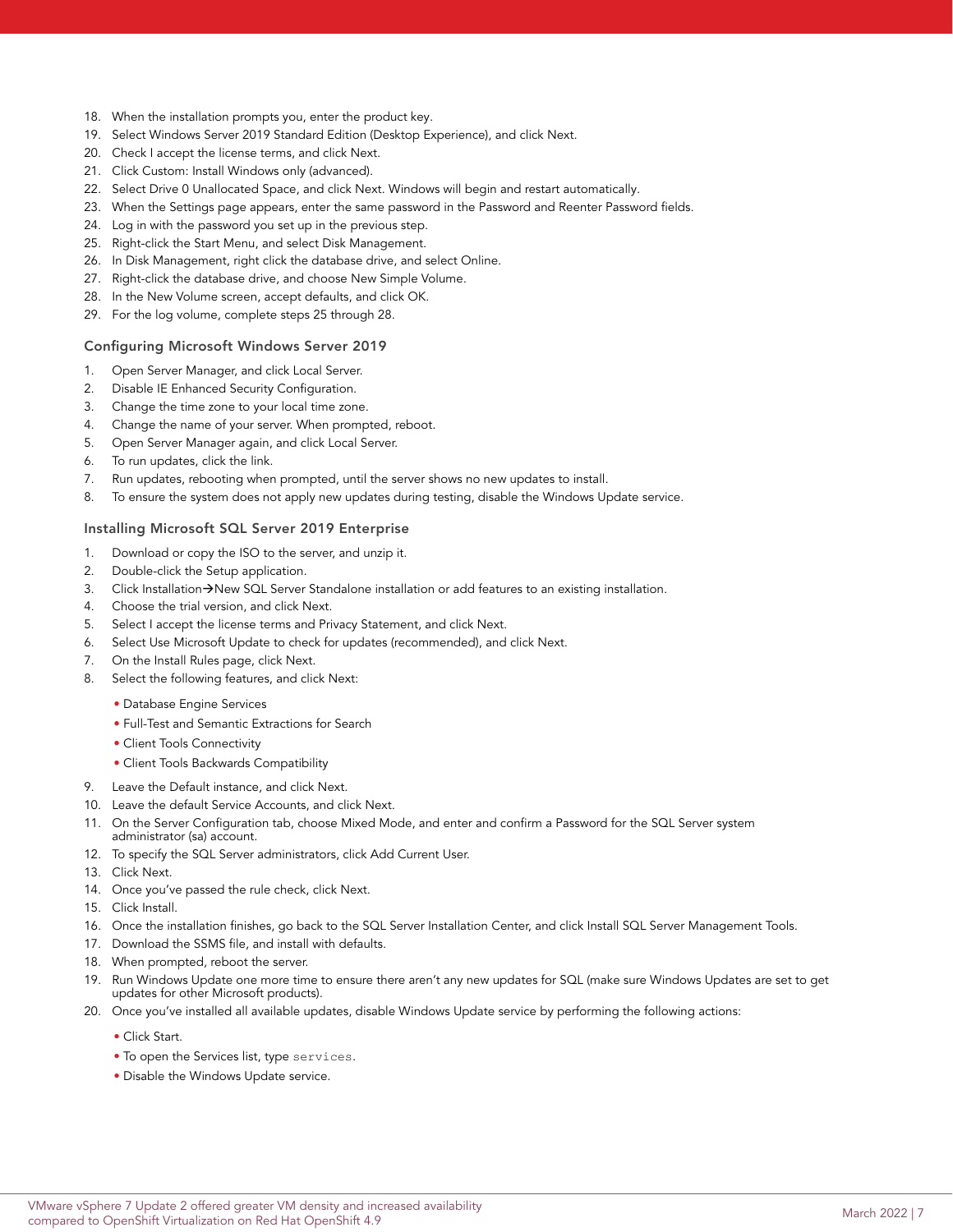### Locking pages in memory

- 1. Click Start, and type Local Security Policy.
- 2. When the program pops up in the search, open it.
- 3. Expand Local Policies, and click User Rights Assignment.
- 4. In the right-hand pane, scroll down, and double-click Lock pages in memory.
- 5. Click Add User or Group, type NT Service\MSSQLSERVER, and click OK.
- 6. To close the Properties window, click OK.
- 7. Close the Local Security Policy window.

### Configuring SQL Server on the VMs under test

- 1. Open the SQL Server Management Studio.
- 2. Right-click Databases, and select New Database.
- 3. In the New Database screen, name your database, and click Filegroups.
- 4. In Filegroups, on the database drive, create eight database files that are 8 GB each on the database drive. On the log drive, create one log file that is 15 GB.
- 5. Click OK.

### Populating the database

- 1. Open HammerDB on the client system, and click Options $\rightarrow$ Benchmark.
- 2. Choose Microsoft SQL and TPC-C.
- 3. Expand Schema Build, and double-click Options.
- 4. Set the IP of your SQL Server.
- 5. Choose SQL User (SA) connection, and enter the password.
- 6. Set the number of warehouses to 500.
- 7. Set the number of virtual users to 16.
- 8. Click OK.
- 9. Expand Virtual Users, and double-click Create.
- 10. To start the build, click Run Virtual Users.

#### Backing up the database

- 1. On the SQL server, Open SQL Server Management Studio.
- 2. Right-click the TPC-C database, and click Tasks $\rightarrow$ Back up....
- 3. Select the database volume to store the backup file, enable compression, and click OK.

### Performing the test

- 1. On the client system, start HammerDB.
- 2. Set the database server to SQL Server and the workload to TPC-C.
- 3. Open the Options panel for the Virtual Users: SQL Server $\rightarrow$ TPC-C $\rightarrow$ Virtual User $\rightarrow$ Options.
- 4. For virtual users type 16.
- 5. Select the following:
	- Show Output
	- Log Output to Temp
	- Use Unique Log Name
	- Log Timestamps
- 6. Click OK.
- 7. Open the Options panel for the Driver: SQL Server $\rightarrow$ TPC-C $\rightarrow$ Driver Script $\rightarrow$ Options.
- 8. Enter the IP of the target SQL server.
- 9. Choose SQL Server Authentication connection, and enter the password.
- 10. Select Timed Driver Script, and type 15 for Rampup and 30 for the Test Duration.
- 11. Click Create Virtual Users.
- 12. To start the HammerDB workload, back on the client, click the green arrow.
- 13. When the run finishes, stop the data collector set on the target SQL Server.
- 14. Save the HammerDB results text file and data collector output for review.
- 15. Open SQL Manager, delete the TPCC database, and restore the database from the SQL backup file.
- 16. Reboot the SQL Server VM.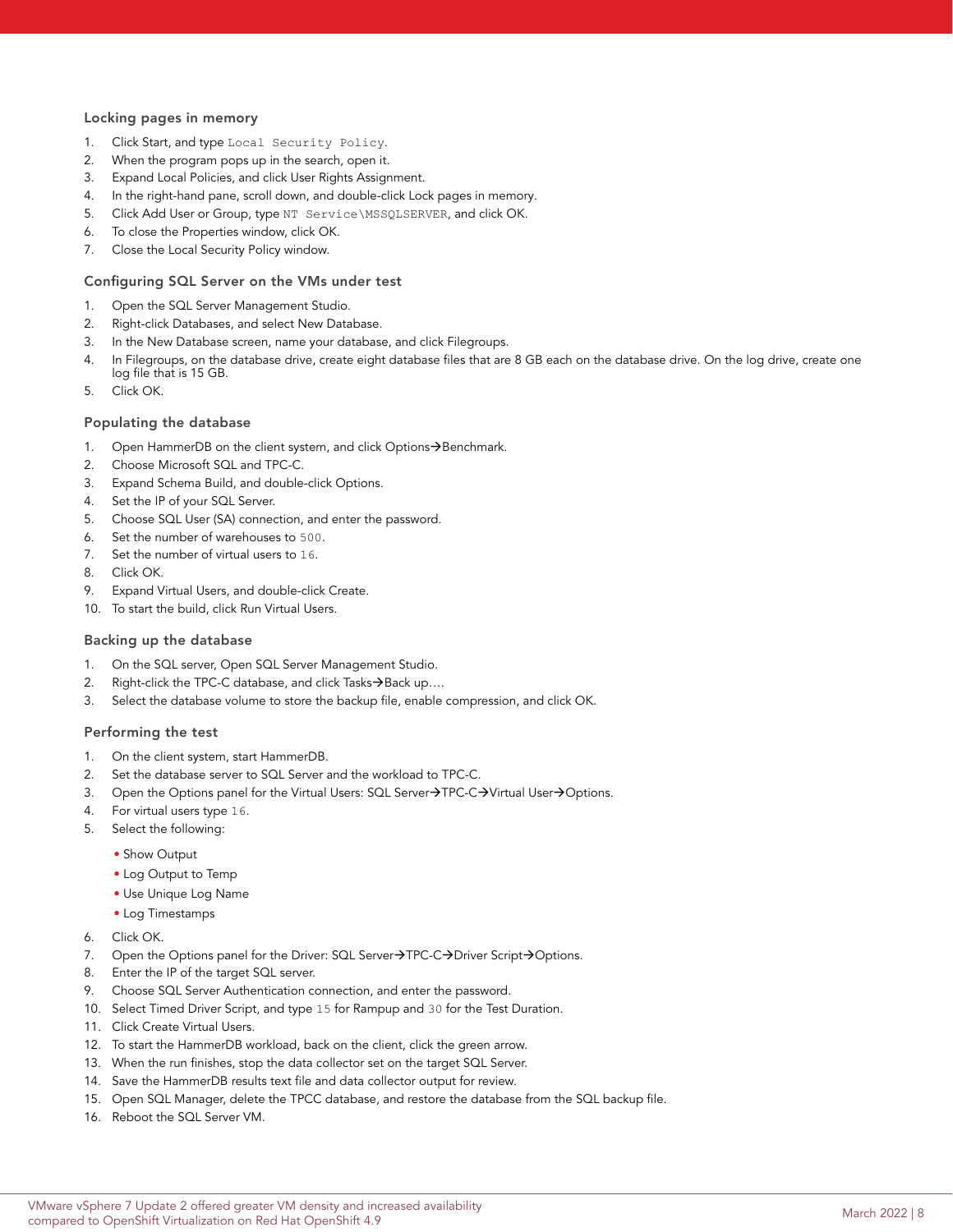# Setting up and preparing the Red Hat OpenShift environment

## Deploying the testbed

## Configuring DNS

- 1. Log into your domain controller.
- 2. Press the Start key, type DNS, and press Return.
- 3. In DNS manager, navigate to your domain's forward lookup zone.
- 4. Right-click your forward lookup zone, and select New Host (A or AAAA).
- 5. In the New Host screen, make sure that Create associated pointer (PTR) record is selected, enter the host name and IP address, and click Add Host.
- 6. To acknowledge the creation of the host, click OK.
- 7. Complete steps 5 and 6 for the following hosts:

| api.openshift       | 10.209.60.201 |
|---------------------|---------------|
| api-int.openshift   | 10.209.60.201 |
| *.apps.openshift    | 10.209.60.202 |
| bootstrap.openshift | 10.209.60.10  |
| etcd-0.openshift    | 10.209.60.11  |
| etcd-1.openshift    | 10.209.60.12  |
| etcd-2.openshift    | 10.209.60.13  |
| master-0.openshift  | 10.209.60.11  |
| master-1.openshift  | 10.209.60.12  |
| master-2.openshift  | 10.209.60.13  |
| worker-0.openshift  | 10.209.60.21  |
| worker-1.openshift  | 10.209.60.22  |
| worker-2.openshift  | 10.209.60.23  |
| worker-3.openshift  | 10.209.60.24  |
| worker-4.openshift  | 10.209.60.25  |

## Installing the Red Hat OpenShift provisioner

We installed our OpenShift installer on a physical host with a network connection to the infrastructure network.

### Installing Red Hat Enterprise Linux

- 1. Connect a Red Hat Enterprise Linux 8.4 installation disk image to the host.
- 2. Boot the host off the Red Hat Enterprise Linux installation disk.
- 3. When choosing what to boot, select Install Red Hat Enterprise Linux 8.4.0.
- 4. To move past the start screen once the installer loads, click Next.
- 5. In the Installation Summary screen, click Installation Destination.
- 6. In the Installation Destination screen, accept the default, and click Done.
- 7. Back in the Installation Summary screen, click KDUMP.
- 8. In the KDUMP screen, uncheck Enable kdump, and click Done.
- 9. Back in the Installation Summary screen, click Software Selection.
- 10. Select Minimal Install, and click Done.
- 11. Back in the Installation Summary screen, click Network & Host Name.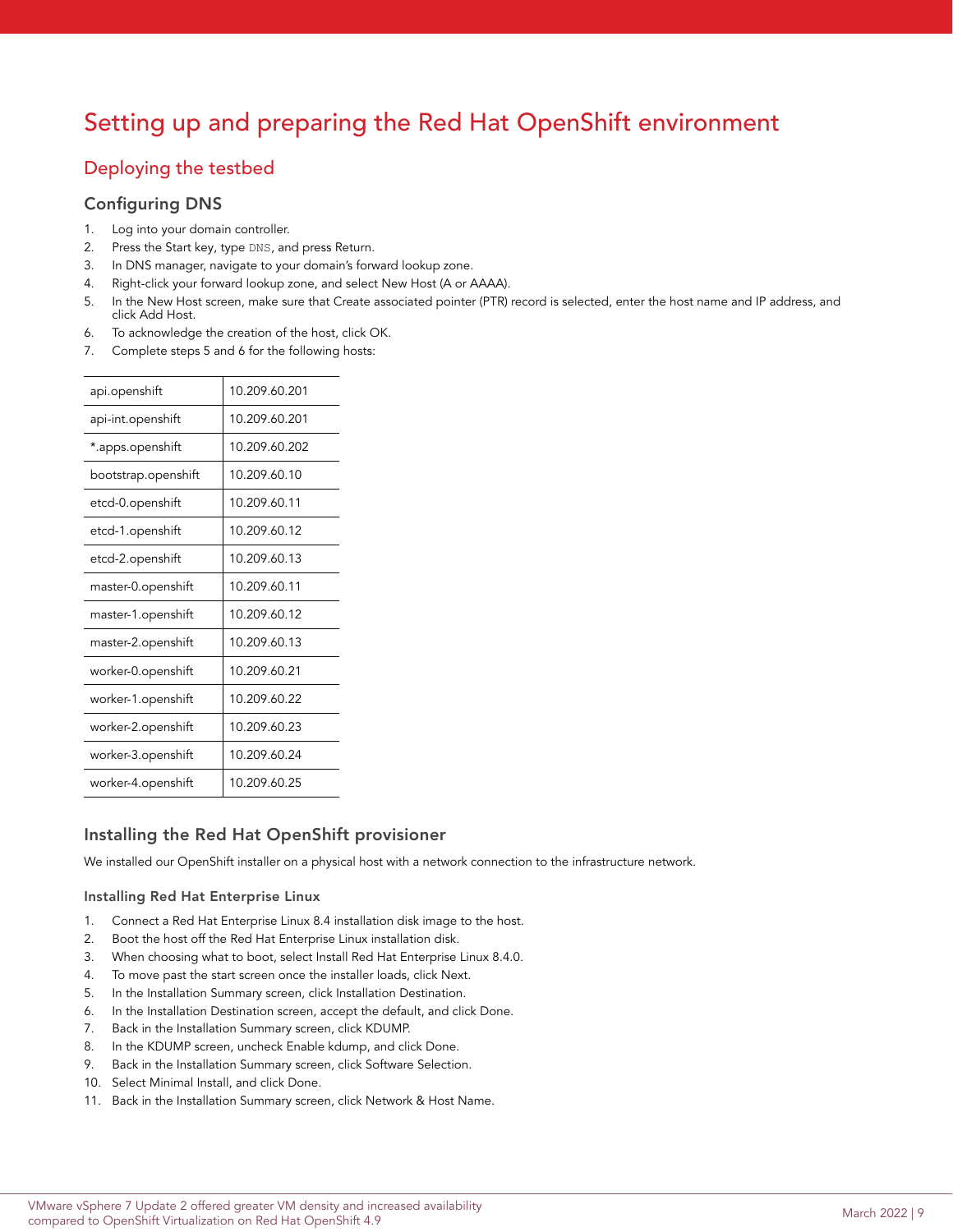- 12. In Network & Host Name, choose your hostname, turn your Ethernet connection on, and click Configure.
- 13. In Editing [your Ethernet connection], click Connect automatically with priority: 0, and click Save.
- 14. Click Done.
- 15. Back in the Installation Summary screen, click Begin Installation.
- 16. In the Configuration screen, click Root Password.
- 17. In Root Password, enter your root password, and click Done.
- 18. To reboot into the OS once the installation completes, click Reboot.

### Creating an SSH private key

- 1. Log into the OpenShift installer.
- 2. Create a non-root user account with root access for OpenShift:

```
useradd kni
passwd kni
echo "kni ALL=(root) NOPASSWD:ALL" | tee -a /etc/sudoers.d/kni
chmod 0440 /etc/sudoers.d/kni
```
3. Create an SSH key for your new user that you will use for communication between your cluster hosts:

```
su - kni -c "ssh-keygen -t ed25519 -f /home/kni/.ssh/id_rsa -N ''"
```
When configuring your OpenShift install\_config.yaml file, you will need to use the information in /home/kni/.ssh/id\_rsa.pub to fill in the ssh key value.

### Installing the OpenShift installer

- 1. On the OpenShift provisioner, log into the kni user.
- 2. Disable the firewall service:

```
sudo systemctl stop firewalld
sudo systemctl diable firealld
```
- 3. To allow your system to install updates, register your Red Hat Enterprise Linux installation to Red Hat.
- 4. Install the prerequisites for the OpenShift installation:

sudo dnf install -y libvirt qemu-kvm mkisofs python3-devel jq ipmitool

5. Modify and start the libvirtd service:

```
sudo usermod --append --groups libvirt kni
sudo systemctl enable libvirtd --now
```
6. Create the default storage pool:

```
sudo virsh pool-define-as --name default --type dir --target /var/lib/libvirt/images
sudo virsh pool-start default
sudo virsh pool-autostart default
```
7. Copy the Pull Secret file to the OpenShift install machine.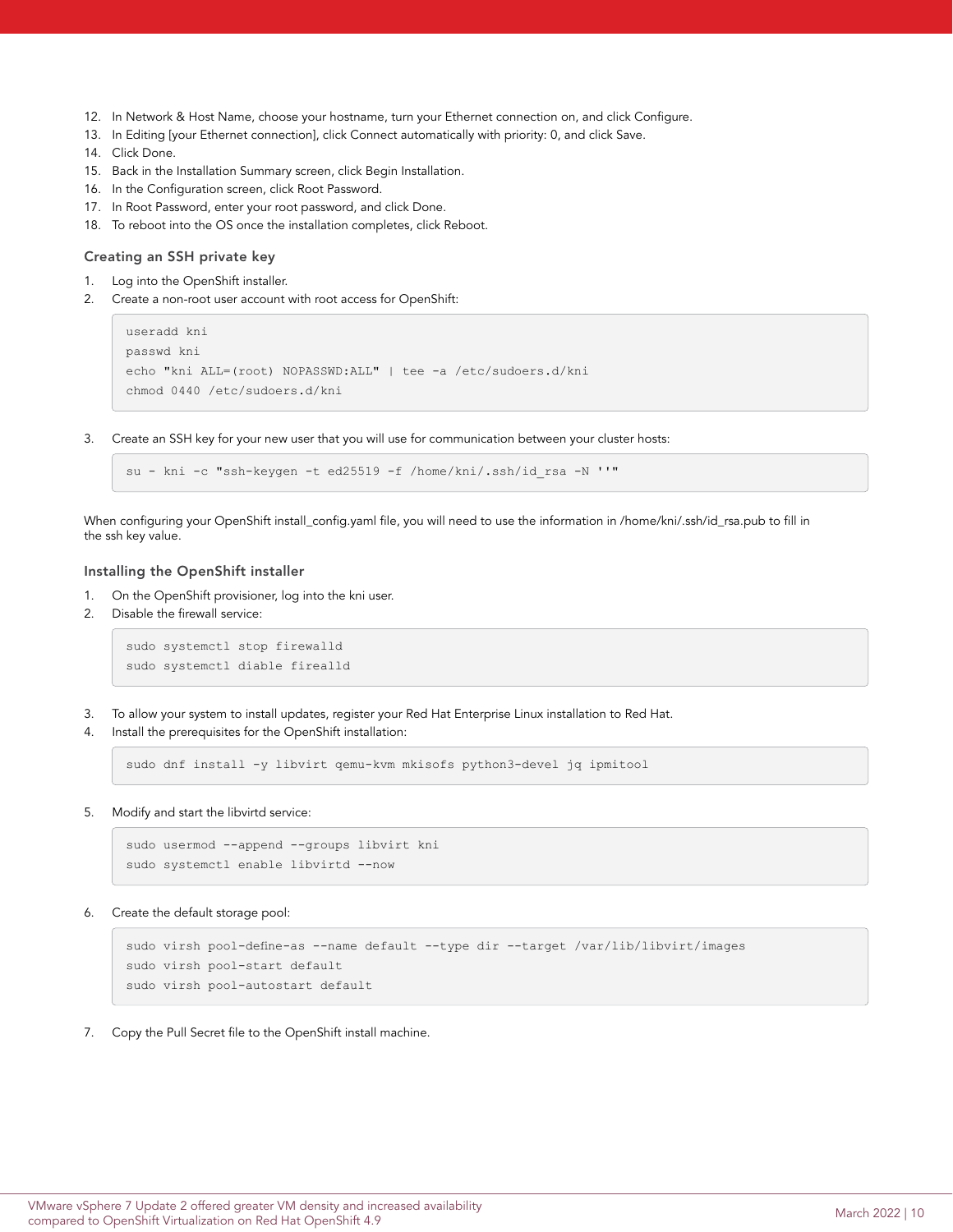8. Set the environmental variables that OpenShift will use to grab the OpenShift install files:

```
export VERSION=stable-4.9
export RELEASE_IMAGE=$(curl -s https://mirror.openshift.com/pub/openshift-v4/clients/
ocp/$VERSION/release.txt | grep 'Pull From: quay.io' | awk -F ' ' '{print $3}')
export cmd=openshift-baremetal-install
export pullsecret file=~/pull-secret.txt
export pullsecret file=~/pull-secret
export extract_dir=$(pwd)
```
9. Download and unpack the OpenShift file:

```
curl -s https://mirror.openshift.com/pub/openshift-v4/clients/ocp/$VERSION/openshift-client-
linux.tar.gz | tar zxvf - oc
sudo cp oc /usr/local/bin
```
10. Using the OpenShift executable, download and extract the OpenShift installer, and move it to the bin directory:

```
oc adm release extract --registry-config "${pullsecret file}" --command=$cmd --to "${extract dir}"
${RELEASE_IMAGE}
sudo cp openshift-baremetal-install /usr/local/bin
```
#### Running an OpenShift install using installer-provided infrastructure

1. Create an install-config.yaml for your testbed (like the example below):

```
apiVersion: v1
baseDomain: [the domain you're using] 
metadata:
  name: openshift
networking:
  machineCIDR: [a routable CIDR pool that can reach the Internet]
  networkType: OVNKubernetes
compute:
- name: worker
  replicas: 5
controlPlane:
  name: master
  replicas: 3
  platform:
    baremetal: {}
platform:
  baremetal:
     apiVIP: 10.209.60.201
     ingressVIP: 10.209.60.202
    provisioningNetwork: "Disabled"
    bootstrapProvisioningIP: 10.209.60.10
    hosts:
       - name: master-0
         role: master
        bmc:
           address: redfish-virtualmedia://10.209.101.11/redfish/v1/Systems/1
```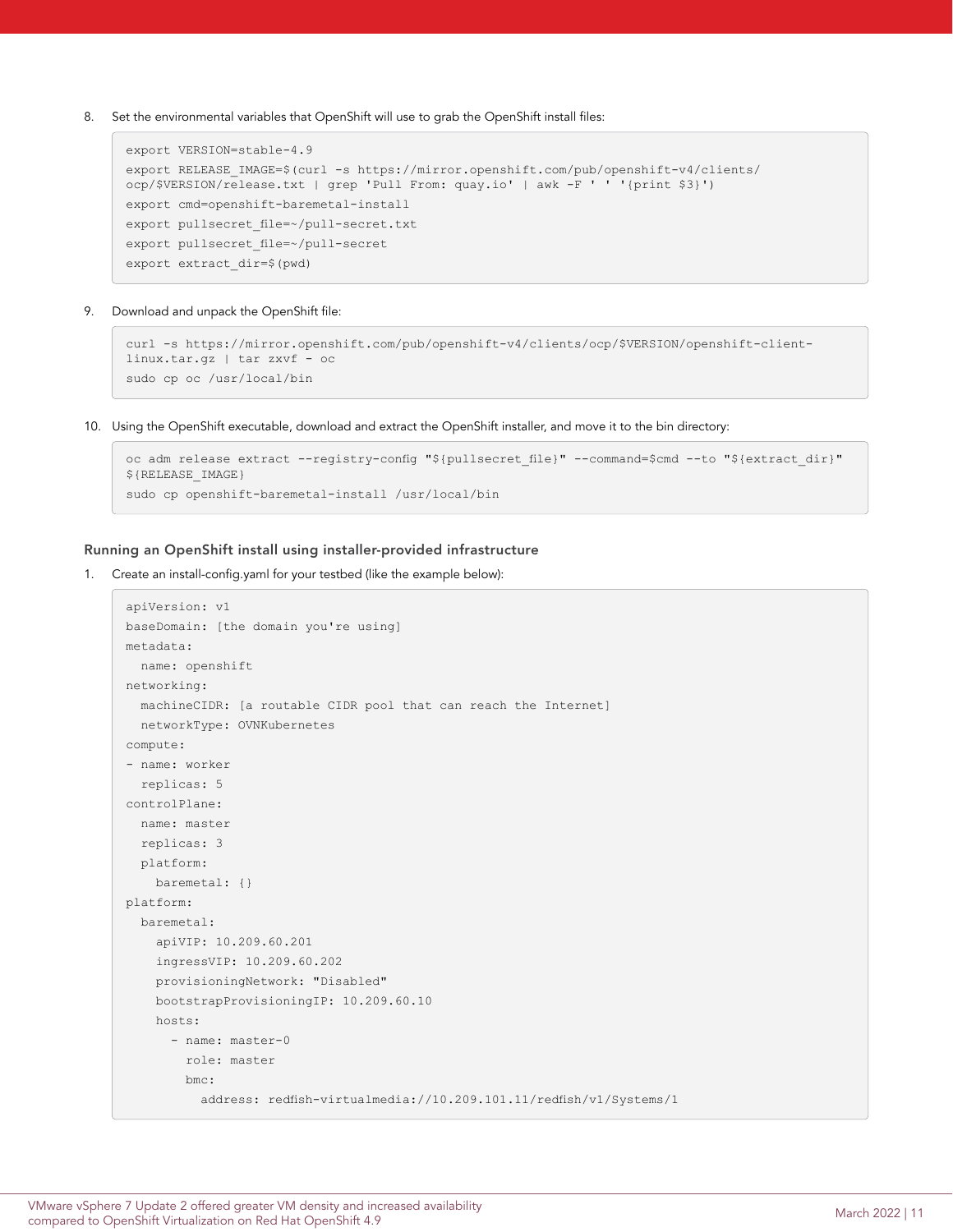```
 username: Administrator
    password: Password1
    disableCertificateVerification: True
  bootMACAddress: [the MAC address of the NIC you're planning to use] 
  hardwareProfile: default
  rootDeviceHints:
    model: "LOGICAL"
    minSizeGigabytes: 300
 - name: master-1
  role: master
  bmc:
    address: redfish-virtualmedia://10.209.101.12/redfish/v1/Systems/1
    username: Administrator
    password: Password1
    disableCertificateVerification: True
  bootMACAddress: [the MAC address of the NIC you're planning to use]
  hardwareProfile: default
  rootDeviceHints:
    model: "LOGICAL"
    minSizeGigabytes: 300
 - name: master-2
  role: master
  bmc:
    address: redfish-virtualmedia://10.209.101.13/redfish/v1/Systems/1
    username: Administrator
    password: Password1
    disableCertificateVerification: True
  bootMACAddress: [the MAC address of the NIC you're planning to use]
  hardwareProfile: default
  rootDeviceHints:
    model: "LOGICAL"
    minSizeGigabytes: 300
 - name: worker-0
  role: worker
  bmc:
    address: redfish-virtualmedia://10.209.101.21/redfish/v1/Systems/1
    username: Administrator
    password: Password1
    disableCertificateVerification: True
  bootMACAddress: [the MAC address of the NIC you're planning to use]
  rootDeviceHints:
    model: "LOGICAL"
    minSizeGigabytes: 300
 - name: worker-1
  role: worker
  bmc:
    address: redfish-virtualmedia://10.209.101.22/redfish/v1/Systems/1
    username: Administrator
    password: Password1
    disableCertificateVerification: True
  bootMACAddress: [the MAC address of the NIC you're planning to use]
```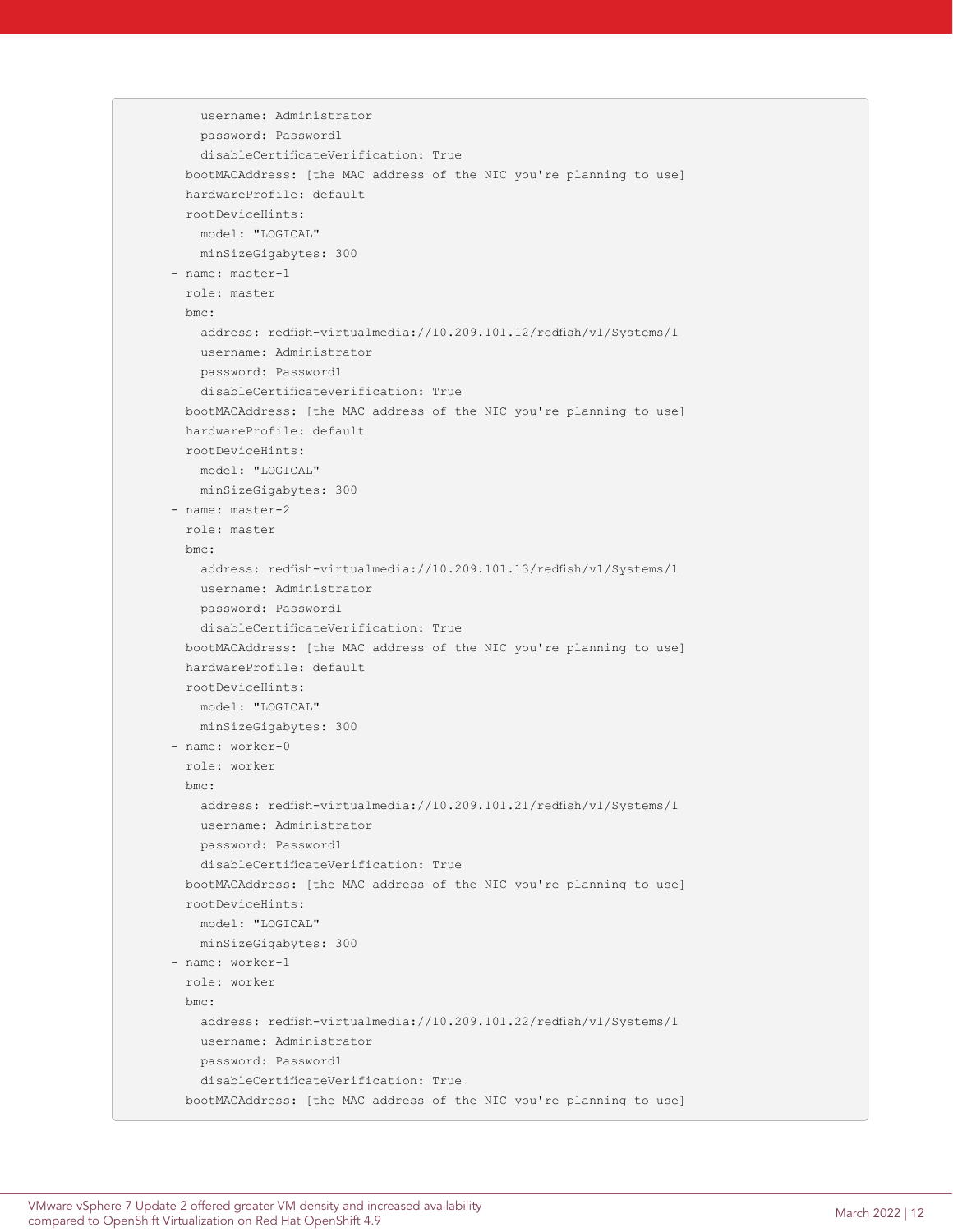```
 rootDeviceHints:
           model: "LOGICAL"
           minSizeGigabytes: 300
      - name: worker-2
         role: worker
         bmc:
           address: redfish-virtualmedia://10.209.101.23/redfish/v1/Systems/1
           username: Administrator
           password: Password1
           disableCertificateVerification: True
         bootMACAddress: [the MAC address of the NIC you're planning to use]
         rootDeviceHints:
           model: "LOGICAL"
           minSizeGigabytes: 300
       - name: worker-3
         role: worker
         bmc:
           address: redfish-virtualmedia://10.209.101.24/redfish/v1/Systems/1
           username: Administrator
           password: Password1
           disableCertificateVerification: True
         bootMACAddress: [the MAC address of the NIC you're planning to use]
         rootDeviceHints:
           model: "LOGICAL"
           minSizeGigabytes: 300
       - name: worker-4
         role: worker
         bmc:
           address: redfish-virtualmedia://10.209.101.25/redfish/v1/Systems/1
           username: Administrator
           password: Password1
           disableCertificateVerification: True
         bootMACAddress: [the MAC address of the NIC you're planning to use]
         rootDeviceHints:
           model: "LOGICAL"
           minSizeGigabytes: 300
pullSecret: '[your pull secret text]'
sshKey: '[your public SSH key]'
```
### 2. Create an install directory:

mkdir clusterconfig

### 3. Copy install-config.yaml into your install directory:

cp install-config.yaml clusterconfig/

4. To generate the Kubernetes manifests for your OpenShift cluster, run the following command:

openshift-baremetal-install --dir=clusterconfig create manifests

5. Create the ignition files:

openshift-baremetal-install --dir=clusterconfig create cluster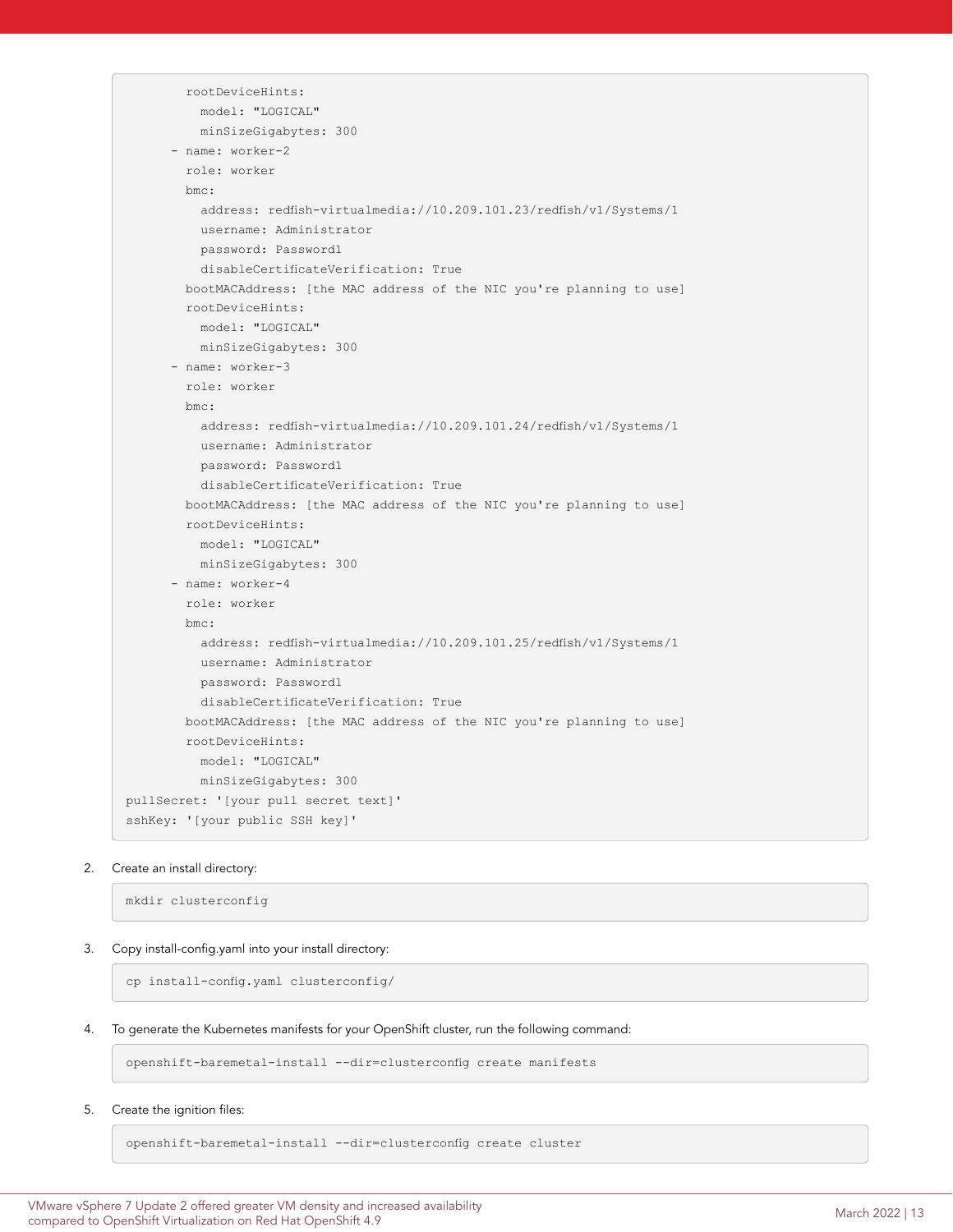### Creating the Local Storage operator

- 1. Log into your OpenShift Container Platform cluster.
- 2. Click Operators->OperatorHub.
- 3. In the search box, type Local Storage.
- 4. When the Local Storage operator appears, click it.
- 5. In the right side of the screen, click Install.
- 6. In the Create Operator Subscription screen, accept all defaults, and click Subscribe.
- 7. When the Installed Operators status page lists Local Storage as Succeeded, the installation of the operator is complete.

### Creating the OpenShift Container Storage operator

- 1. Click Operators->OperatorHub.
- 2. In the search box, type OpenShift Container Storage.
- 3. When the OpenShift Container Storage operator appears, click it.
- 4. In the right side of the screen, click Install.
- 5. In the Create Operator Subscription screen, accept all defaults, and click Subscribe.

### Creating an OpenShift Container Storage cluster

- 1. Click Operators->Installed Operators.
- 2. Click OpenShift Container Storage.
- 3. In OpenShift Container Storage, under the Storage Cluster option, click Create Instance.
- 4. In the Create Instance screen, make sure Internal-Attached devices is selected, select All Nodes, and click Next.
- 5. In the Create Storage Class screen, enter the Volume Set Name, and click Next.
- 6. When a pop-up warns you that this cannot be undone, click Yes to continue.
- 7. In the Set Storage and nodes screen, wait for the newly created Storage Class to finish creating, and click Next.
- 8. In the Security configuration screen, leave Enable encryption unchecked, and click Next.
- 9. To begin the OCS cluster creation in the Review screen, click Create.

### Installing the OpenShift Virtualization operator

- 1. Click Operators->OperatorHub.
- 2. In the search box, type OpenShift Virtualization.
- 3. When the OpenShift Virtualization operator appears, click it.
- 4. In the right side of the screen, click Install.
- 5. In the Install Operator screen, accept all defaults, and click Subscribe.
- 6. After the Operator installs, the OpenShift Virtualization page will appear.
- 7. Click Create HyperConverged.
- 8. To add virtualization functionality to your cluster, in the Create HyperConverged screen, click Create.

## Creating and configuring VMs for the two density tests

### Creating a client VM

- 1. Click Workloads->Virtualization.
- 2. In Virtualization, click Create Virtual Machine.
- 3. In Select template, choose Microsoft Windows 10 VM, and click Next.
- 4. In boot source, choose a Windows 10 ISO, select This is a CD-ROM boot source, and click Customize virtual machine.
- 5. Name your VM.
- 6. Under Flavor, choose Large: 2 CPU| 8 GiB Memory, and click Next.
- 7. Leave networking settings at defaults, and click Next.
- 8. In Storage, create the OS disk (modified from rootdisk) with 30 GiB. Note: Be sure the disk is attaching to your OpenShift Container Storage classes.
- 9. Click Next.
- 10. In Advanced, click Next.
- 11. In Review, verify your configuration, and click Create Virtual Machine.
- 12. Click into the VM.
- 13. On the top right of the VM page, click the dropdown menu, and select Power On.
- 14. Open the console to the VM.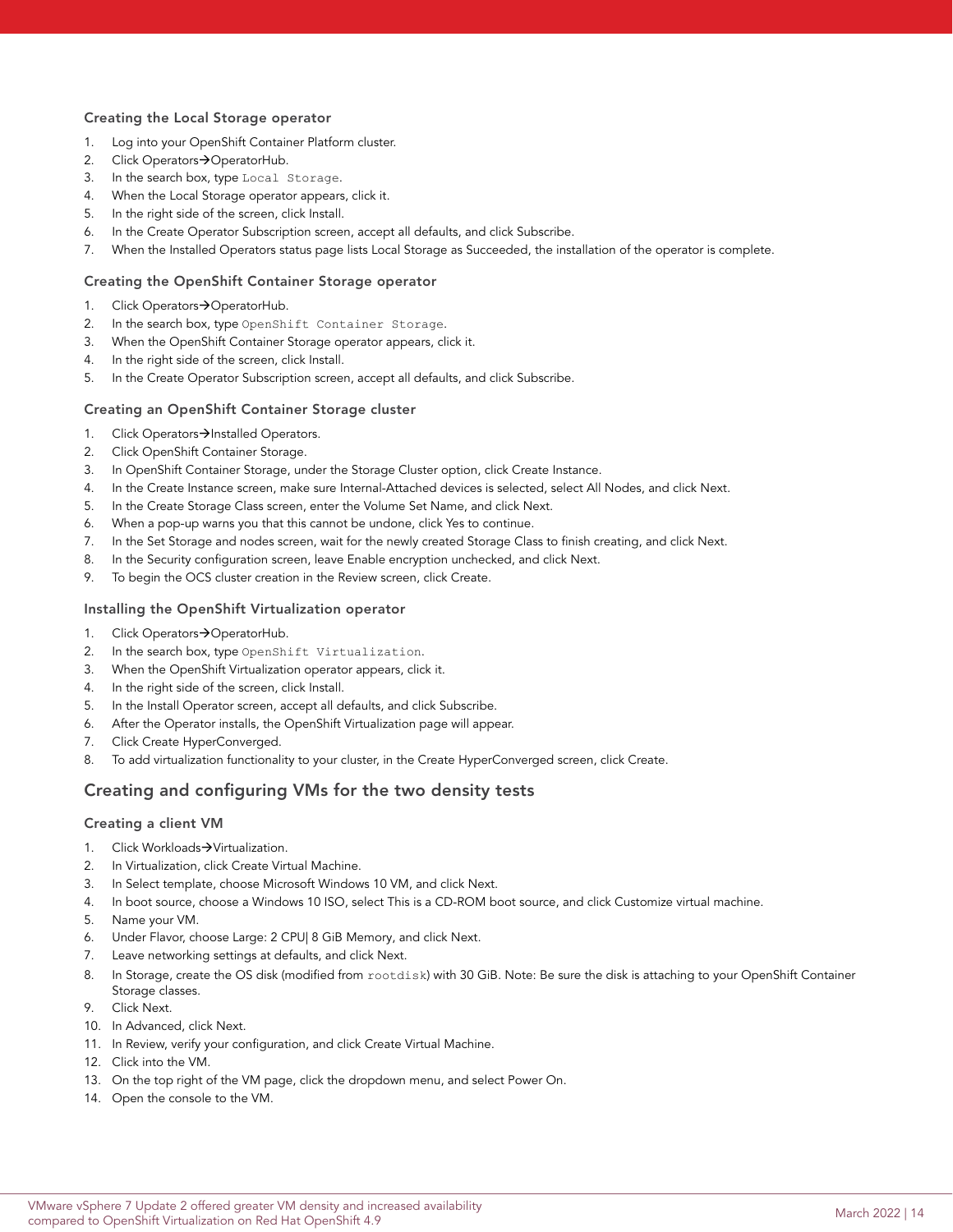- 15. Mount the installation ISO to the VM, and restart it.
- 16. When prompted to boot from DVD, press any key.
- 17. When the installation screen appears, leave language, time/currency format, and input method as default, and click Next.
- 18. Click Install now.
- 19. When the installation prompts you, enter the product key.
- 20. Select Windows 10 Professional, and click Next.
- 21. Check I accept the license terms, and click Next.
- 22. Click Custom: Install Windows only (advanced).
- 23. Select Load Driver.
- 24. Navigate to the mounted OpenShift driver directory, and choose the appropriate Windows driver.
- 25. Select Drive 0 Unallocated Space, and click Next. Windows will begin and restart automatically.
- 26. When the Settings page appears, enter the same password in the Password and Reenter Password fields.
- 27. Log in with the password you set up in the previous step.
- 28. Using Windows update, download and install all updates.
- 29. To ensure the system does not apply new updates during testing, disable the Windows Update service.

### Installing HammerDB 4.2

- 1. Download HammerDB from [https://hammerdb.com/download.html.](https://docs.vmware.com/en/VMware-vSphere/7.0/com.vmware.vsphere.vcenterhost.doc/GUID-6865D84A-C286-49C4-A4D4-D62145150242.html)
- 2. Double-click the .exe file, choose English, and click OK.
- 3. Click Yes.
- 4. Click Next.
- 5. Chose the default destination location, and click Next.
- 6. Click Next.
- 7. Click Finish.

### Creating a database VM

- 1. Click Workloads->Virtualization.
- 2. In Virtualization, click Create Virtual Machine.
- 3. In Select template, choose Microsoft Windows 10 VM, and click Next.
- 4. In boot source, choose a Windows 10 ISO, and select This is a CD-ROM boot source, and click Customize virtual machine.
- 5. Name your VM.
- 6. Under Flavor, choose Custom, 64 GiB Memory, 8 CPU, Workload Type as High-performance, and click Next.
- 7. Leave networking settings at defaults, and click Next.
- 8. In Storage, create the following disks (note: Be sure that the disks are attaching to your OpenShift Container Storage classes):
	- OS disk (modified from rootdisk): 50 GiB
	- Database disk: 100 GiB
	- Log disk: 50 GiB
- 9. Click Next.
- 10. In Advanced, click Next.
- 11. In Review, verify your configuration, and click Create Virtual Machine.
- 12. Click into the VM.
- 13. On the top right of the VM page, click the dropdown menu, and select Power On.
- 14. Open the console to the VM.
- 15. Mount the installation ISO to the VM, and restart it.
- 16. When prompted to boot from DVD, press any key.
- 17. When the installation screen appears, leave language, time/currency format, and input method as default, and click Next.
- 18. Click Install now.
- 19. When the installation prompts you, enter the product key.
- 20. Select Windows Server 2019 Standard Edition (Desktop Experience), and click Next.
- 21. Check I accept the license terms, and click Next.
- 22. Click Custom: Install Windows only (advanced).
- 23. Select Load Driver.
- 24. Navigate to the mounted OpenShift driver directory, and choose the appropriate Windows driver.
- 25. Select Drive 0 Unallocated Space, and click Next. Windows will begin and restart automatically.
- 26. When the Settings page appears, enter the same password in the Password and Reenter Password fields.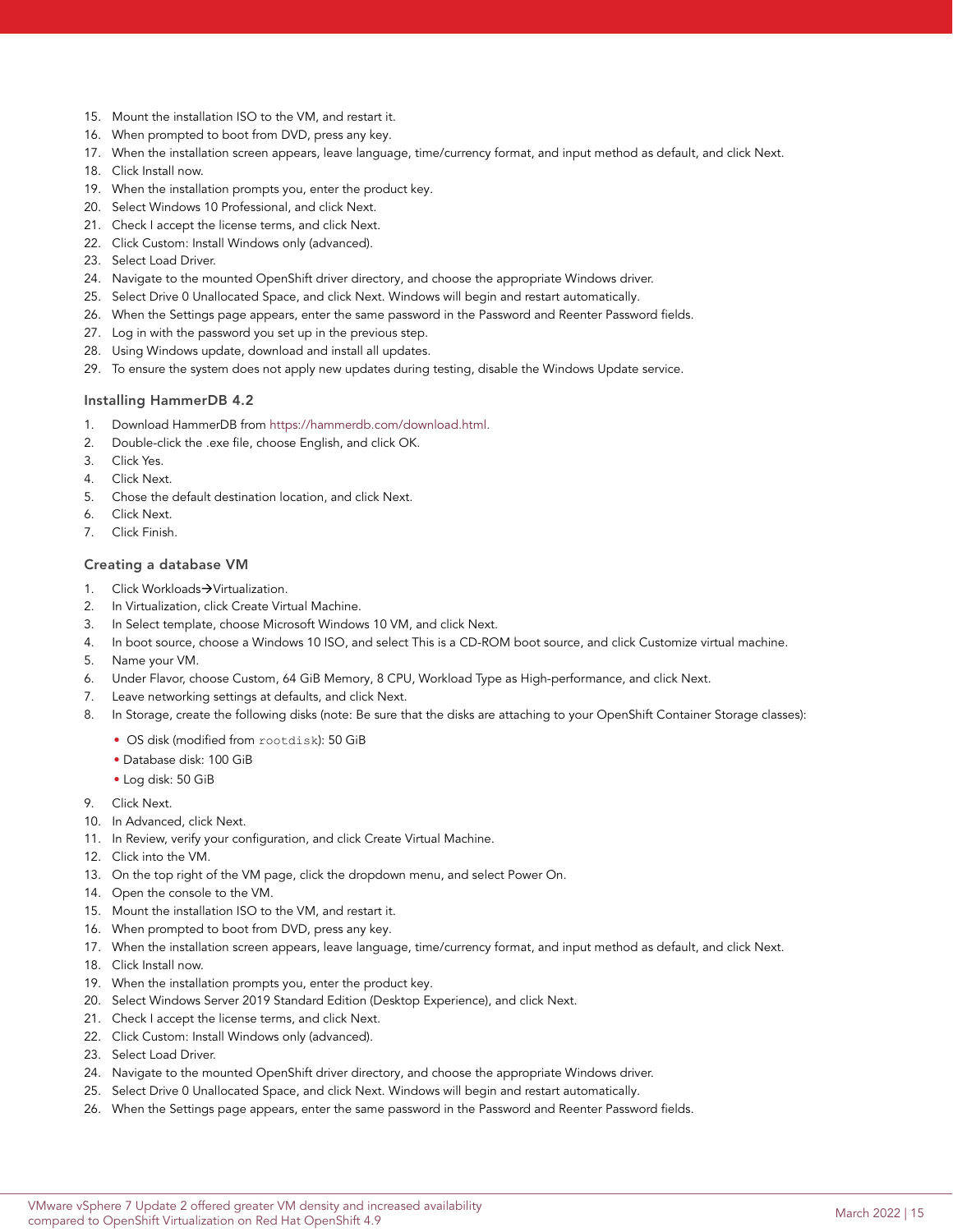- 27. Log in with the password you set up in the previous step.
- 28. Right-click the Start Menu, and select Disk Management.
- 29. In Disk Management, right click the database drive, and select Online.
- 30. Right-click the database drive, and choose New Simple Volume.
- 31. In the New Volume screen, accept defaults, and click OK.
- 32. Complete steps 28 through 31 for the log volume.

### Configuring Windows Server 2019

- 1. Open Server Manager, and click Local Server.
- 2. Disable IE Enhanced Security Configuration.
- 3. Change the time zone to your local time zone.
- 4. Change the name of your server. When prompted, reboot.
- 5. Open Server Manager again, and click Local Server.
- 6. Click the link to run updates.
- 7. Run updates, rebooting when prompted, until the server shows no new updates to install.

### Installing SQL Server 2019 Enterprise

- 1. Download or copy the ISO to the server, and unzip it.
- 2. Double-click the Setup application.
- 3. Click Installation->New SQL Server Standalone installation or add features to an existing installation.
- 4. Choose the trial version, and click Next.
- 5. Select I accept the license terms and Privacy Statement, and click Next.
- 6. Select Use Microsoft Update to check for updates (recommended), and click Next.
- 7. On the Install Rules page, click Next.
- 8. Select the following features, and click Next:
	- Database Engine Services
	- Full-Test and Semantic Extractions for Search
	- Client Tools Connectivity
	- Client Tools Backwards Compatibility
- 9. Leave the default instance, and click Next.
- 10. Leave the default Service Accounts, and click Next.
- 11. On the Server Configuration tab, choose Mixed Mode, and enter and confirm a Password for the SQL Server system administrator (sa) account.
- 12. To specify the SQL Server administrators, click Add Current User.
- 13. Click Next.
- 14. Once you've passed the rule check, click Next.
- 15. Click Install.
- 16. When the install finishes, go back to the SQL Server Installation Center, and click Install SQL Server Management Tools.
- 17. Download the SSMS file, and install with defaults.
- 18. When prompted, reboot the server.
- 19. To ensure there aren't any new updates for SQL Server, run Windows Update one more time. Note: Be sure you have set Windows Updates to get updates for other Microsoft products.
- 20. Once you've installed all available updates, disable Windows Update service by performing the following actions:
	- Click Start.
	- To open the Services list, type services.
	- Disable the Windows Update service.

### Locking pages in memory

- 1. Click Start, and type Local Security Policy.
- 2. When the program pops up in the search, open it.
- 3. Expand Local Policies, and click User Rights Assignment.
- 4. In the right pane, scroll down, and double-click Lock pages in memory.
- 5. Click Add User or Group, type NT Service\MSSQLSERVER, and click OK.
- 6. To close the Properties window, click OK.
- 7. Close the Local Security Policy window.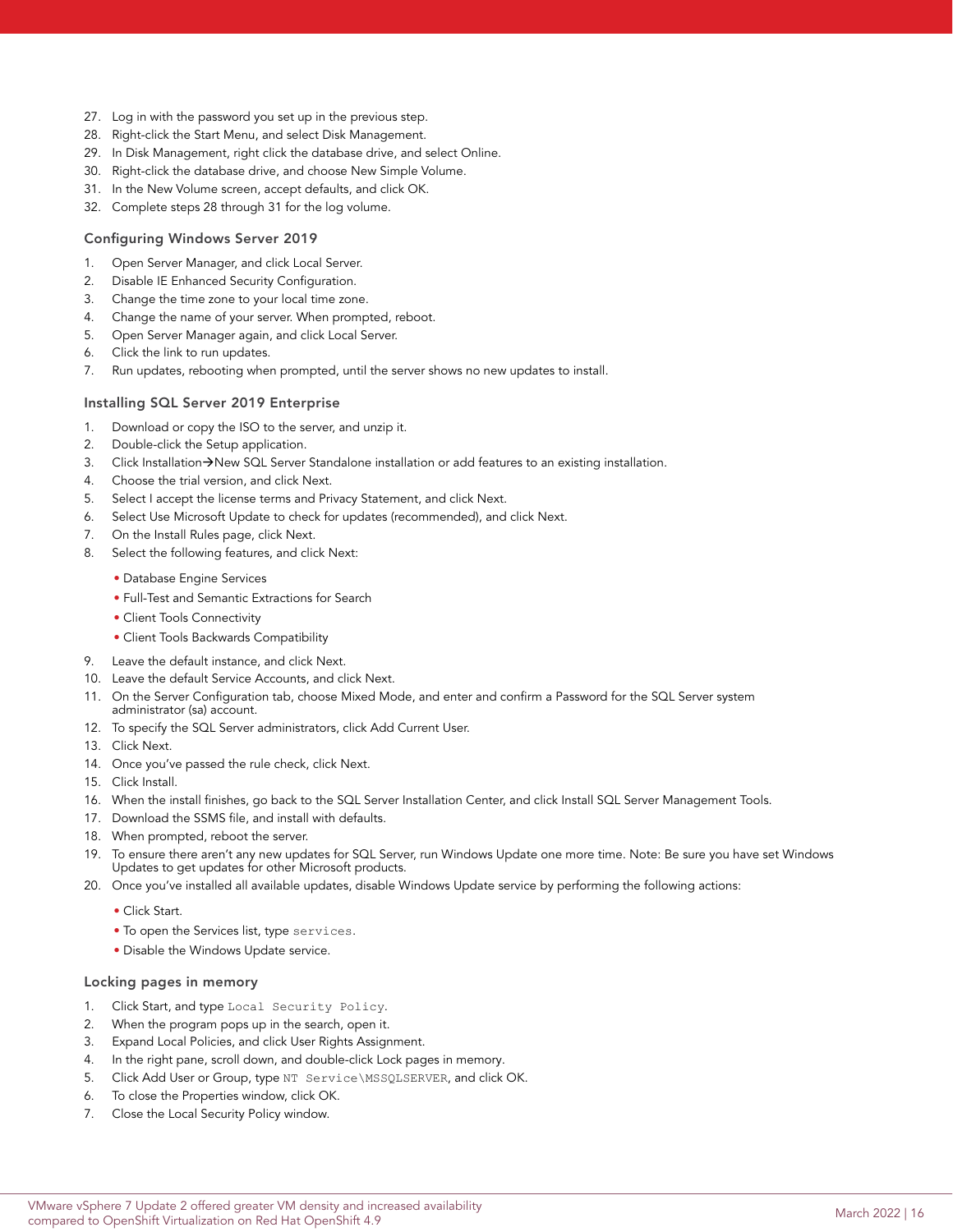### Configuring Microsoft SQL Server on the VMs under test

- 1. Open the SQL Server Management Studio.
- 2. Right-click Databases, and select New Database.
- 3. In the New Database screen, name your database, and click Filegroups.
- 4. In Filegroups, create eight database files on the database drive that are eight GB each, and one log file on the log drive that is 15 GB.
- 5. Click OK.

### Populating the database

- 1. Open HammerDB on the client system, and click Options->Benchmark.
- 2. Choose Microsoft SQL and TPC-C.
- 3. Expand Schema Build, and double-click Options.
- 4. Set the IP of your SQL Server.
- 5. Choose SQL User (SA) connection, and enter the password.
- 6. Set the number of warehouses to 500.
- 7. Set the number of virtual users to 16.
- 8. Click OK.
- 9. Expand Virtual Users, and double-click Create.
- 10. To start the build, click Run Virtual Users.

#### Backing up the database

- 1. On the SQL server, open SQL Server Management Studio.
- 2. Right-click the TPC-C database, and click Tasks $\rightarrow$ Back up....
- 3. Select the database volume to store the backup file, enable compression, and click OK.

### Performing the test

- 1. On the client system, start HammerDB.
- 2. Set the database server to SQL Server, and set the workload to TPC-C.
- 3. Open the Options panel for the Virtual Users: SQL Server->TPC-C->Virtual User->Options.
- 4. Type 16 for virtual users.
- 5. Select the following:
	- Show Output
	- Log Output to Temp
	- Use Unique Log Name
	- Log Timestamps
- 6. Click OK.
- 7. Open the Options panel for the Driver: SQL Server->TPC-C->Driver Script->Options.
- 8. Enter the IP of the target SQL Server.
- 9. Choose SQL Server Authentication connection, and enter the password.
- 10. Select Timed Driver Script, and type 15 for Rampup and 30 for the Test Duration.
- 11. Click Create Virtual Users.
- 12. To start the HammerDB workload, back on the client, click the green arrow.
- 13. When the run finishes, stop the data collector set on the target SQL Server.
- 14. Save the HammerDB results text file and data collector output for review.
- 15. Open SQL Manager, delete the TPCC database, and restore the database from the SQL backup file.
- 16. Reboot the SQL Server VM.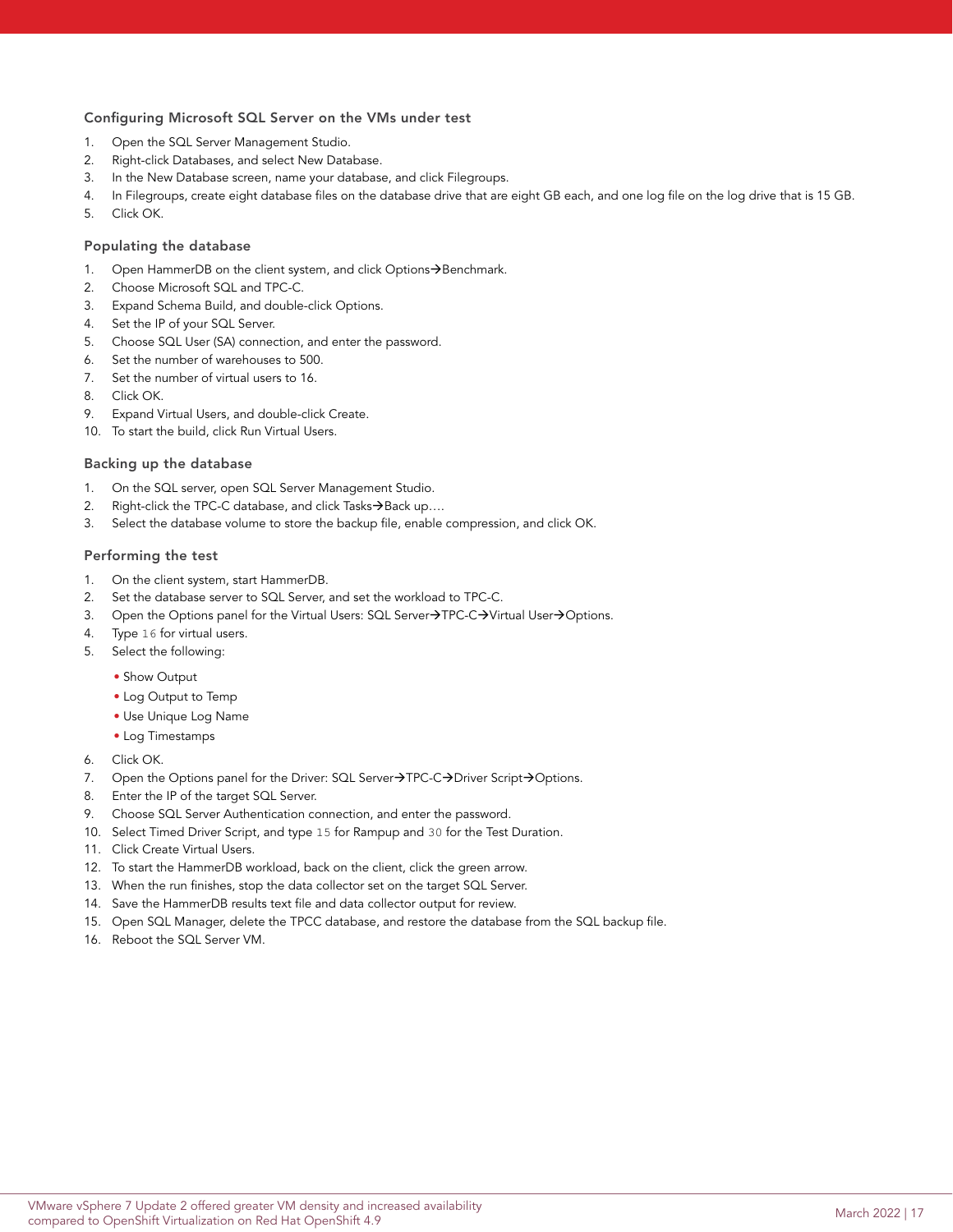## Resource management tasks

## Performing the first VM density test (recording when performance drops below 50 percent)

This test assumes you have performed the VM installation steps for both the client and server VMs.

- 1. Perform a HammerDB test run with the following settings:
	- Warmup: 15 minutes
	- Test time: 30 minutes
	- Number of threads: 16
	- Warehouses: 500
- 2. Record the result.
- 3. Add pairs of SQL Server and client VMs, and perform the same HammerDB run on all pairs.
- 4. Record the result.
- 5. When the results are less than 50% of the performance of a single pair, record the number of pairs. Subtract one from this number to determine the number of pairs of VMs the solution supports.

## Performing the second VM density test (recording how many idle database VMs a cluster can handle)

This test assumes you have performed the VM installation tests for the server VM. However, you must modify the server VM settings as follows:

- vCPUs: 2
- RAM: 16 GB
- Delete all disks besides the OS disk.

Clone out and power on VMs until the cluster cannot power on any more VMs, or it experiences instability upon powering on a new VM.

## Load balancing VMs

This test assumes you have performed the VM installation tests for the server VM. However, you must modify the server VM settings as follows:

• RAM: 32 GB

### Load balancing VMs on vSphere

- 1. Clone out VMs until there are five SQL Server VMs per VM host.
- 2. Record the names of the VMs that are running on Server 1.
- 3. On the VMs on Server 1, start a load test.

## Load balancing VMs on OpenShift

- 1. Clone out VMs until there are five SQL Server VMs per VM host.
- 2. Record the names of the VMs that are running on Server 1.
- 3. On the VMs on Server 1, start a load test.
- 4. Once server 1 shows saturation, start manually migrating VMs from Server 1 to Server 2.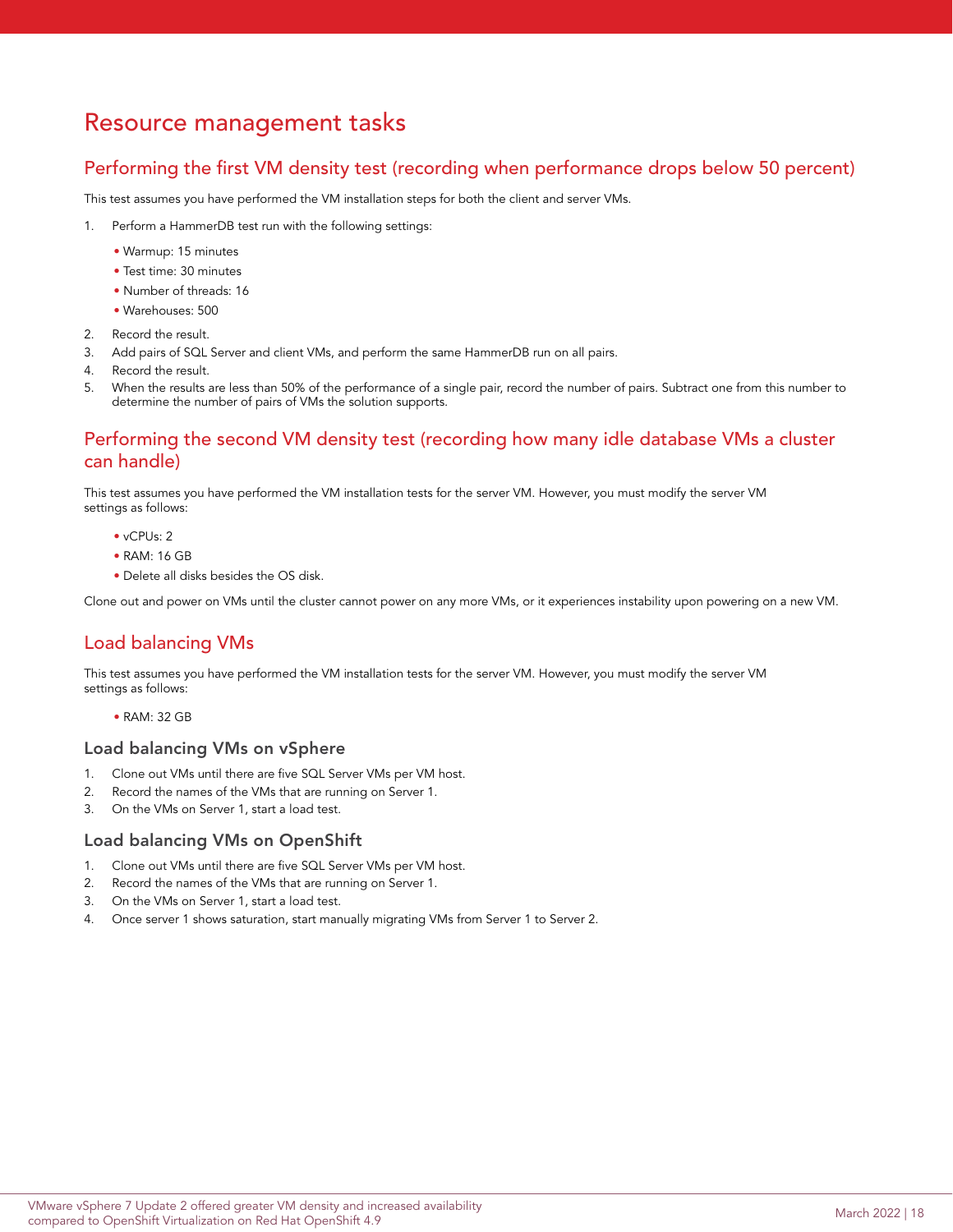# Management tasks

## High availability

## Enabling HA in a vSphere cluster

- 1. Click Menu->Hosts and Clusters.
- 2. Click the cluster you wish to use for HA.
- 3. Click the Configure tab.
- 4. Click vSphere Availability.
- 5. Beside vSphere HA is Turned OFF, click Edit.
- 6. Select vSphere HA, ensure that Enable Host Monitoring is also enabled, and click OK.

## Enabling HA for an OpenShift cluster

- 1. Create a MachineHealthCheck yaml file. For reference, refer to the machinehealthcheck-bmh.yaml file in the [Scripts we used in testing.](#page-23-0)
- 2. Apply the MachineHealthCheck:

oc create -f machinehealthcheck-bmh.yaml

## Testing HA failover in a configured vSphere cluster

- 1. Write down the IP addresses of a VM running on Server 1.
- 2. Start the timer.
- 3. Unplug Server 1.
- 4. Start pinging the VM's IP address.
- 5. When the VM starts responding to pings, stop the timer.

## Testing HA failover in a configured OpenShift cluster

- 1. Write down the IP addresses of a VM running on Server 1.
- 2. Start the timer.
- 3. Unplug Server 1.
- 4. Start pinging the VM's IP address.
- 5. When the VM starts responding to pings, stop the timer.

## Live migration functionality

## Live-migrating a VM to another host in vSphere

- 1. Click Menu $\rightarrow$ VMs and Templates.
- 2. Right-click the VM you wish to migrate, and select Migrate.
- 3. In the Migration menu, select Host migration only.
- 4. Choose the target host, and click Okay.

## Live-migrating a VM to another host in OpenShift

- 1. In the Virtualization screen, select the VM you wish to migrate.
- 2. Select the menu on the right, and select Migrate Virtual Machine.

## Migrating VM storage in vSphere

- 1. Right-click the VM, and select Migrate.
- 2. In the migration menu, select Storage migration only.
- 3. Select the target storage, and click Okay.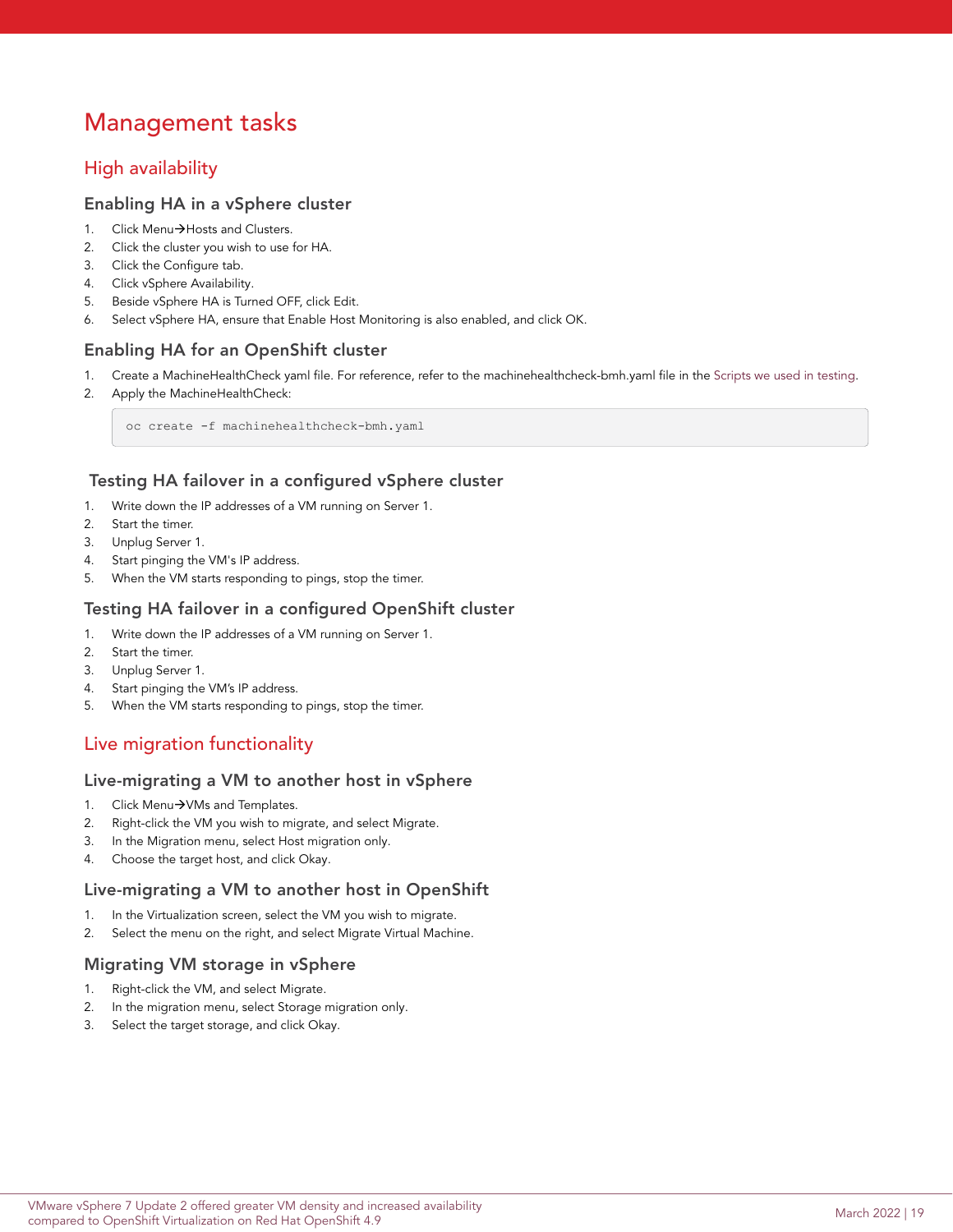## Migrating VM storage in OpenShift

OpenShift does not support live migrations of VM storage, but you can change the VM storage with the following steps:

- 1. In the OpenShift Container Platform console, navigate to Workloads->Virtualization.
- 2. To shut down the VM you wish you migrate, select the menu, and choose Stop Virtual Machine.
- 3. Click the name of the VM you wish to migrate.
- 4. In the VM menu, select Disks.
- 5. Record the name of the disk you wish to migrate.
- 6. Create a file to clone the disk you wish to migrate. To see the file we used to clone this disk, refer to clone-volume.yaml section [Scripts](#page-23-0)  [we used in testing.](#page-23-0)
- 7. Run the disk cloning operation:

oc create -f clone-volume.yaml

- 8. Once the disk finishes cloning, navigate back to the VM menu, and select Add Disk.
- 9. In the Add Disk menu, choose the following options:
	- Source: [Use an existing PVC]
	- PersistentVolumeClaim: [The PVC on the new storage class you chose]
	- Name: [The name you want]
	- Type: Disk
	- Interface: virtio
- 10. Click Add.
- 11. To delete the original disk, choose the menu for the disk, and select Delete.
- 12. In the confirmation window, make sure Delete [your disk name] Data Volume and PVC is checked, and click Detach.
- 13. Click the Details tab.
- 14. Beside Boot Order in Details, click Edit.
- 15. Click Add Source.
- 16. Choose your new disk as the boot disk, and click Save.
- 17. Select Actions > Start Virtual Machine.

## Enabling VMware EVC for live migration across heterogeneous hosts

- 1. Select Menu $\rightarrow$ Hosts and Clusters.
- 2. Right-click the cluster, and select Settings.
- 3. In the cluster settings screen, select VMware EVC.
- 4. In VMware EVC, click Edit.
- 5. In Change EVC Mode, select Enable EVC for Intel Hosts, choose the CPU generation you wish to enable, and click OK.

## Testing VM functionality

### Expanding a VM's virtual hardware in vSphere

### Enabling VM virtual hardware expansion

- 1. Select Menu->VMs and Templates.
- 2. Right-click a powered-off VM to which you wish to enable hot-adding CPUs and memory, and select Edit Settings.
- 3. In Edit Settings, select Enable CPU Hot Add and Memory Hot Plug Enable, and click OK.
- 4. Power on the VM.

### Expanding the hardware of a hot-add-enabled VM

- 1. Start the timer. (Because the VM technically never goes down, this is purely for bookkeeping purposes.)
- 2. Right-click the VM, and select Edit Settings.
- 3. In the VM settings, choose the new CPU and memory settings for your VM, and click Apply.
- 4. Stop the timer.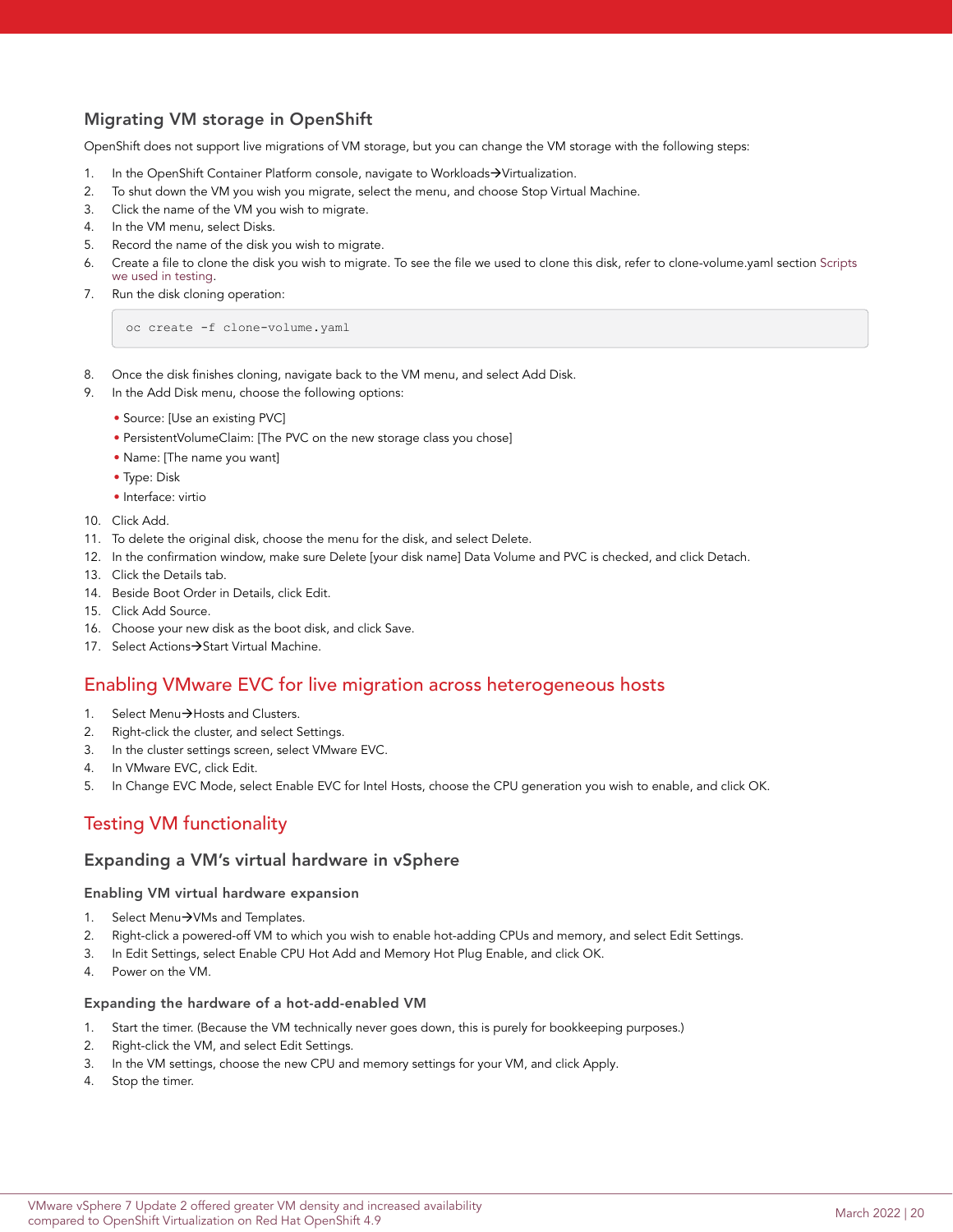## Expanding a VM's virtual hardware in OpenShift

- 1. Start the timer.
- 2. In the Virtualization screen, select the VM you wish to modify.
- 3. Select the menu on the right, then select Stop Virtual Machine.
- 4. To get to the overview screen once the VM stops, select the hyperlink to the VM.
- 5. In the VM overview screen, select the Details tab.
- 6. In the Details tab, click the pencil icon beside Flavor.
- 7. Choose your CPU and memory settings for your VM, and click Save.
- 8. Wait for the changes to propagate.
- 9. Select Actions > Start Virtual Machine.
- 10. When the VM is available again, stop the timer.

## Taking a snapshot of a VM in vSphere

- 1. Select Menu $\rightarrow$ VMs and Templates.
- 2. Right-click the VM of which you wish to take a snapshot, and select Snapshots $\rightarrow$ Take Snapshot.
- 3. In the Take snapshot menu, select Create.

## Taking a snapshot of a VM in OpenShift

- 1. In the Virtualization screen, select the VM you wish to snapshot.
- 2. Click the Snapshots tab.
- 3. Click Take Snapshot.
- 4. In the snapshots option screen, click Save.

## Enabling VM encryption in vCenter

### Creating a VM Encryption policy in vCenter

- 1. Click Menu→Policies and Profiles.
- 2. In VM Storage Policies, click Create.
- 3. In Create VM Storage Policy, name your new policy, and click Next.
- 4. In Policy structure, select Enable host based rules and Enable rules for vSAN storage, and click Next.
- 5. In Host-based services, choose Custom, choose VMware VM Encryption, and click Next.
- 6. In vSAN, leave the defaults (None standard cluster and 1 failure RAID-1 (Mirroring)), and click Next.
- 7. In Storage compatibility, verify that your datastore is compatible, and click Next.
- 8. In Review and finish, verify your settings, and click Finish.

### Creating a Native Key Provider in vCenter

- 1. Click Menu->Hosts and Clusters.
- 2. Click the vCenter.
- 3. On the right side, click Configure.
- 4. In the Configure window, click Key Providers.
- 5. In Key Providers, click Add->Native Key Provider.
- 6. Name your Native Key Provider, and click Add Key Provider.
- 7. Click your newly created Native Key Provider, and click Back Up.
- 8. Select Protect Native Key Provider data with password (recommended).
- 9. Enter your password, select I have saved the password in a secure place, and click Back Up Key Provider.
- 10. When prompted, save the backup to your local machine.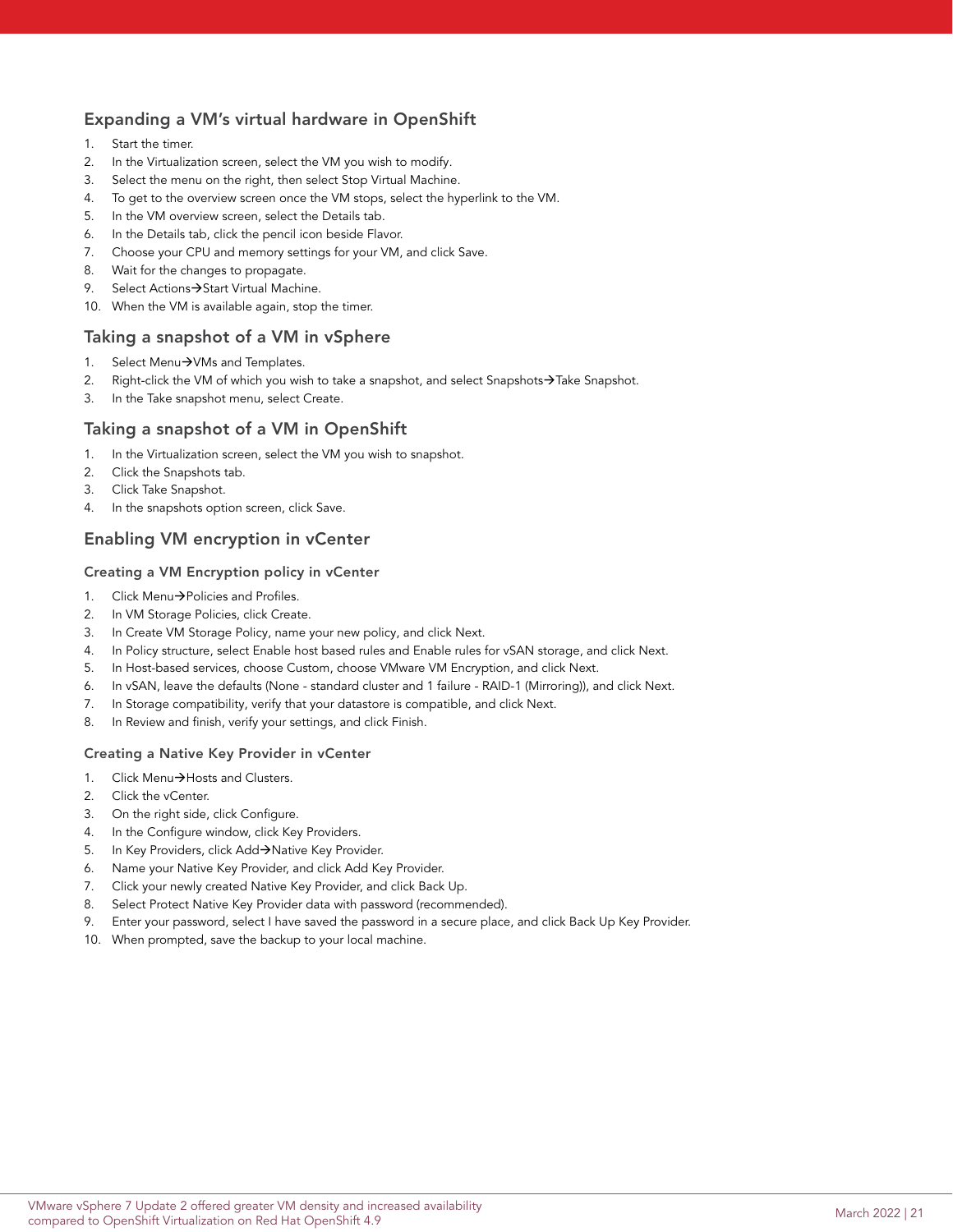## Adding at-rest encryption to OpenShift Data Foundation

### Installing and configuring a Key Management Service (KMS) for OpenShift

1. Install HashiCorp Vault to the system you will use as your KMS:

```
sudo yum install -y yum-utils
sudo yum-config-manager --add-repo https://rpm.releases.hashicorp.com/RHEL/hashicorp.repo
sudo yum -y install vault
```
2. Configure Vault:

```
vi vault-server-hcl [paste the contents of the vault_server_hcl file into this file, making sure to 
change IPs and hostnames as appropriate]
mkdir -p ./vault/data
mkdir -p ./vault/config
```
- 3. For more information on the vault-server-hcl file, see the section [Scripts we used in testing](#page-23-0).
- 4. Start HashiCorp Vault:

```
vault server -config ./vault/config/vault-server-hcl
export VAULT_ADDR="http://$(hostname):8200"
```
5. Initialize HashiCorp Vault:

vault operator init

- 6. Record the five unseal keys and the initial root token while completing steps 7 through 9.
- 7. Unseal HashiCorp Vault by typing the following command three times (note: When prompted, add a different unseal key each time):

vault operator unseal

8. For future configuration, enable username and password logins:

```
vault login [the root token you recorded earlier]
vault auth enable userpass
vault write auth/userpass/users/vaultuser password='Password1!' policies=admins
```
9. For the KMS, create a dedicated KV store:

```
vault secrets enable -path=ocs kv
echo 'path "ocs/*" {
  capabilities = ["create", "read", "update", "delete", "list"]
}
  path "sys/mounts" {
  capabilities = ["read"]
 }'| vault policy write ocs -
vault token create -policy=ocs -format json
```
10. Record the client\_token from the Vault output. OpenShift Data Foundation will use this in later steps.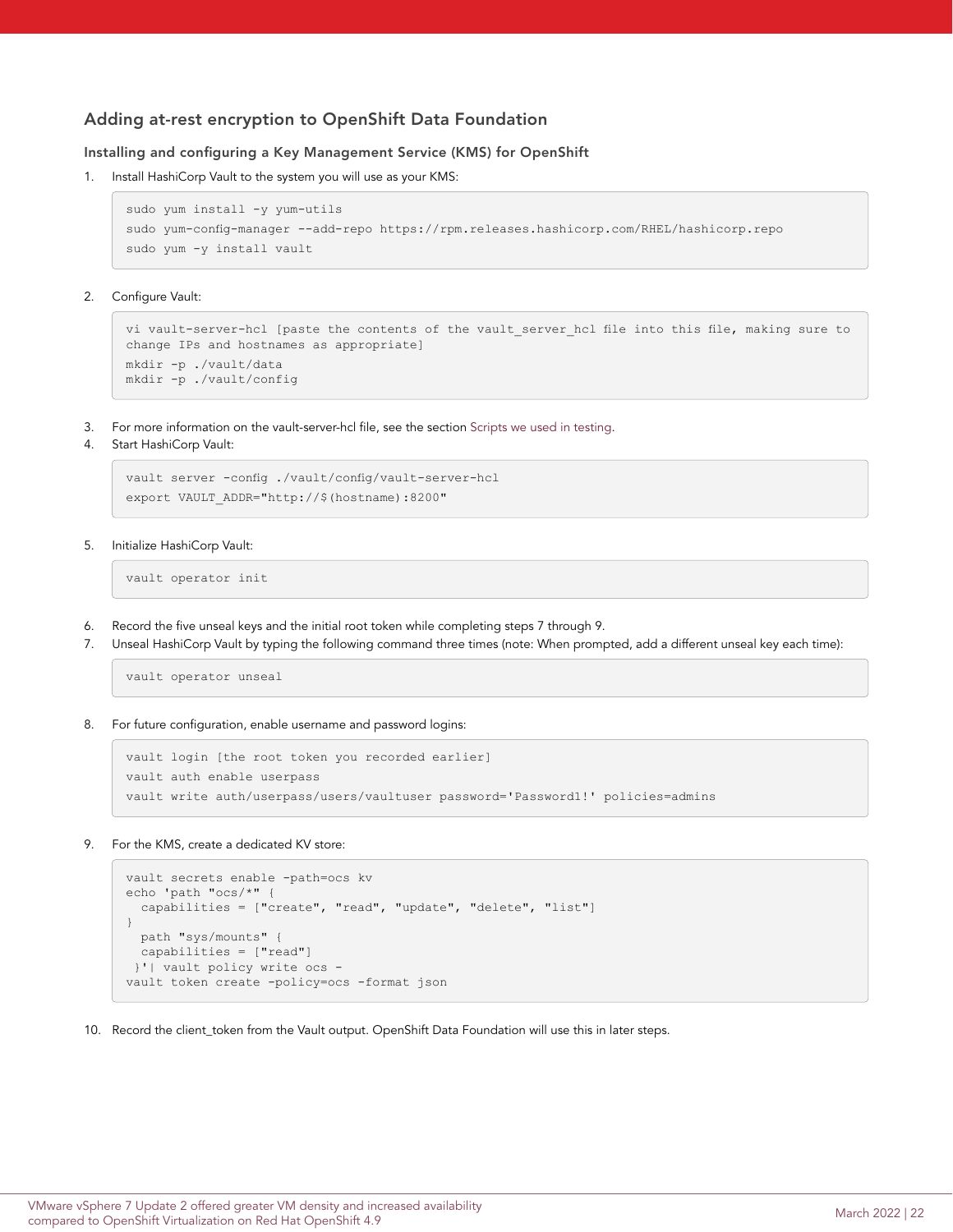### Adding encrypted StorageClasses to OpenShift Data Foundation

- 1. In the OpenShift console, select Storage->StorageClasses.
- 2. In StorageClasses, select Create StorageClass.
- 3. Select the following options for your StorageClass:
	- Name: encrypted-sc
	- Description: [leave blank]
	- Reclaim policy: Delete
	- Volume binding mode: WaitForFirstConsumer
	- Provisioner: openshift-storage.rbd.csi.ceph.com
	- Storage Pool: ocs-storagecluster-cephblockpool
	- Check Enable Encryption
	- Create New KMS Connection
	- Service name: vault-kms
	- Address: http://provisioner.openshift.testbed.local
	- Port: 8200
	- Click Advanced Settings.
		- Backend Path: ocs
		- TLS Server Name: provisioner.openshift.testbed.local
		- Click Save.
	- In Connect to a Key Management Service, click Save.
	- Uncheck Allow PersistentVolumeClaims to be expanded
- 4. Click Create.

### Configuring namespaces using the encrypted StorageClass

1. For any namespace you want to enable to use the encrypted StorageClass, you must add the following secret to the namespace:

```
---
apiVersion: v1
kind: Secret
metadata:
  name: ceph-csi-kms-token
  namespace: my-rbd-storage
stringData:
   token: "s.v8r8z4HfnboRsArn0LnjYdUs"
```
#### 2. Apply the secret to the namespace:

oc create -f kms-secret.yaml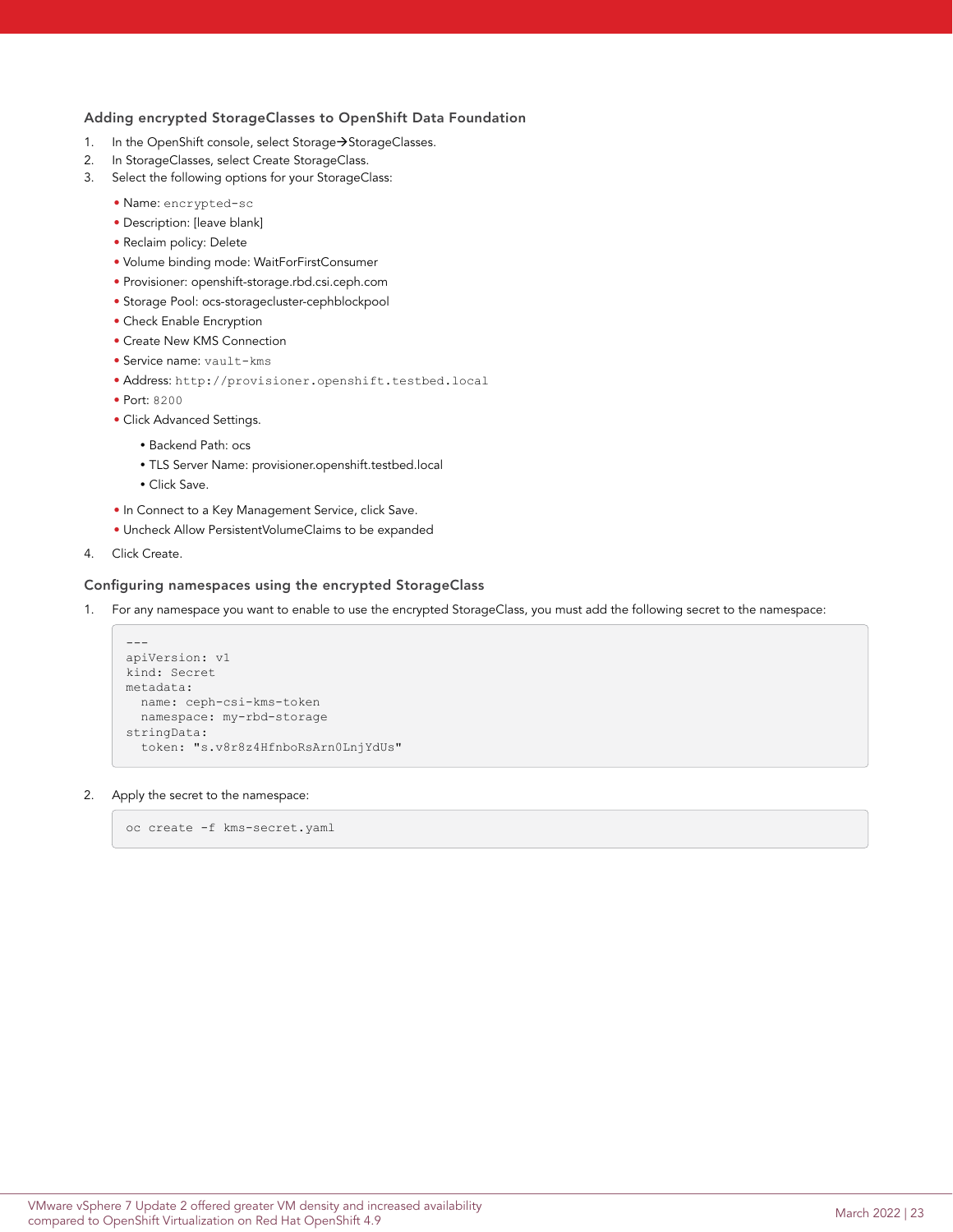# <span id="page-23-0"></span>Scripts we used in testing

### machinehealthcheck-bmh.yaml

```
apiVersion: machine.openshift.io/v1beta1
kind: MachineHealthCheck
metadata:
  name: methodology-mhc
   namespace: openshift-machine-api
   annotations:
    machine.openshift.io/remediation-strategy: external-baremetal
spec:
   selector:
    matchLabels:
       machine.openshift.io/cluster-api-machine-role: worker
      machine.openshift.io/cluster-api-machine-type: worker
      machine.openshift.io/cluster-api-machineset: openshift-t6zc9-worker-0
   unhealthyConditions:
     - type: Ready
      status: Unknown
       timeout: 300s
     - type: Ready
      status: 'False'
      timeout: 300s
   nodeStartupTimeout: "60m"
```
## vault-server-hcl

```
disable_mlock = true
ui = true
listener "tcp" {
  address = "{ip to bind to}:8200"
  tls disable = \overline{''}true"
}
cluster name = "localvault"
api_addr = "http://provisioner.openshift.testbed.local:8200"
cluster_addr = "http://provisioner.openshift.testbed.local:8201"
storage "file" {
   path = "./vault/data"
}
```
## clonevolume.yaml

```
apiVersion: cdi.kubevirt.io/v1beta1
kind: DataVolume
metadata:
   namespace: "openshift-cnv"
   name: ws-2019-os-gold
spec:
   source:
    pvc:
      namespace: "openshift-cnv"
      name: "win2k19-official-snake-rootdisk-fzto1"
   pvc:
     accessModes:
       - ReadWriteMany
     storageClassName: virtual-machine-2-replicas
     volumeMode: Block
     resources:
      requests:
         storage: 40Gi
```